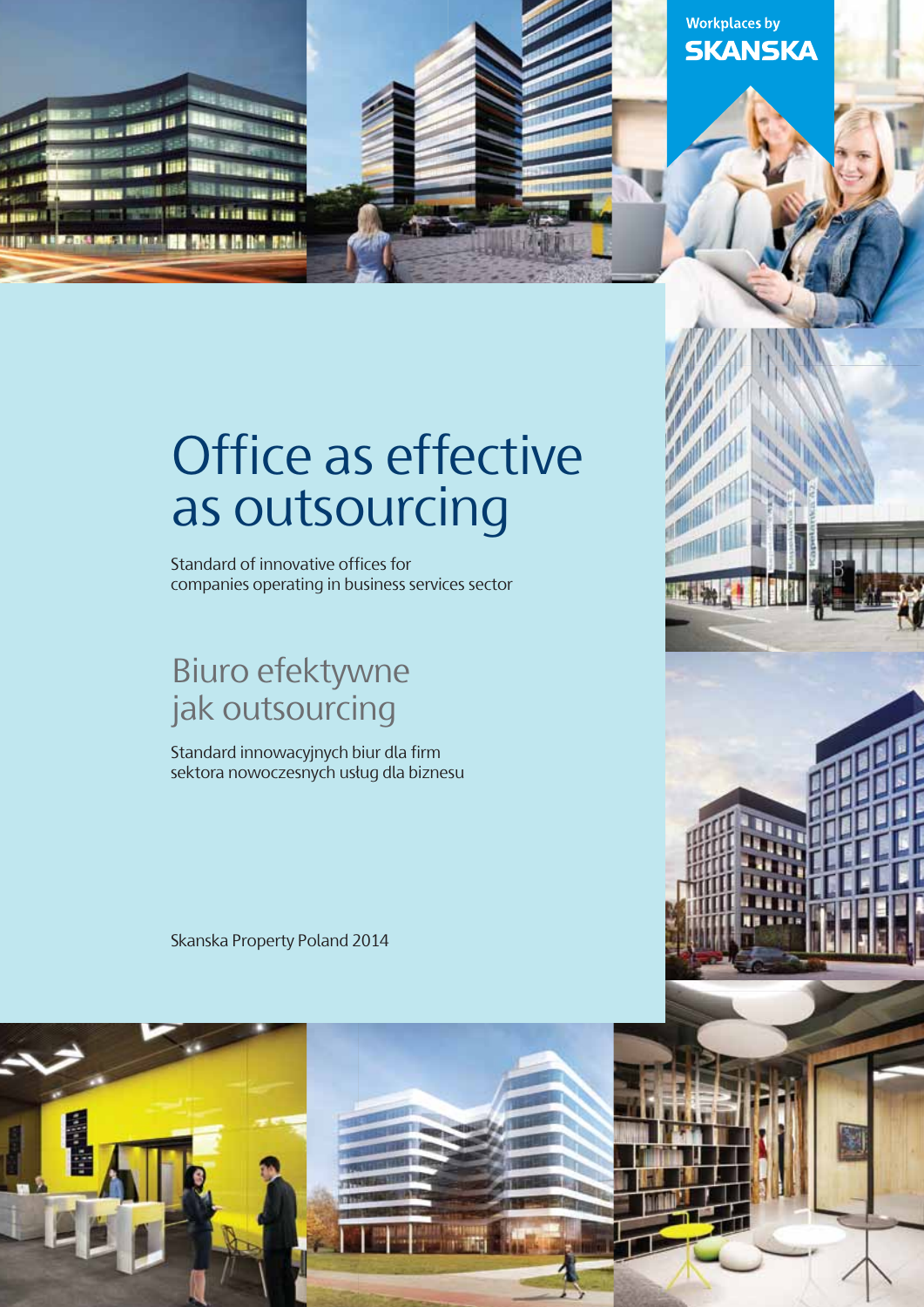# Business services sector<sup>1</sup> in Poland Dear Madam / Sir, Sir, Stanow the second edition Mam zaszczyt oddać w Państwa rece druga edvcie Sektor usług biznesowych<sup>1</sup> w Polsce

I am honoured to present to you the second edition of ..Standard of offices ftailor-made for business services sector", prepared by Skanska Property Poland. Here you will find data regarding the development of the business services sector in Poland and its impact on changes in the real estate industry. This document also includes information about the needs of services centres in terms of their locations, descriptions of good practices and possibilities of office optimization based on solutions introduced by Skanska Property Poland. We have done our best to make this Standard a comprehensive source of knowledge in which every piece of information is based on research and data from objective sources. Therefore, I would like to thank our partners, all organisations and institutions that have helped us create this document and whose data and experts' opinions enrich the content hereof. I would also like to express my gratitude to our customers and business partners for their trust and successful cooperation which allowed us to gain the unique experience in meeting the needs of the business services sector. I also thank the employees of Skanska whose work contributes to the company's success on the Polish market; thanks to their engagement our investments are always delivered as top quality, on time and according to customers' expectations.

#### Szanowni Państwo,

 $1$ This sector includes entities performing services (e.g. finance and accountancy, supply chains, HR) for parent companies (Shared Service Centres – SSC), tasks for external customers (Business Process Outsourcing – BPO), IT centres, Research and Development – R&D, and entities combining the above mentioned functions.

Mam zaszczyt oddać w Państwa ręce drugą edycję "Standardu biur dla sektora usług dla biznesu", przygotowanego przez firmę Skanska Property Poland. Znajdą w nim Państwo dane dotyczące rozwoju sektora usług dla biznesu w Polsce i jego wpływu na zmiany w budownictwie biurowym. Są tu także informacje na temat potrzeb centrów usług odnośnie ich siedzib, a także opisy dobrych praktyk i możliwości optymalizacji biura na przykładzie rozwiązań firmy Skanska Property Poland. Staraliśmy się, by Standard był kompendium wiedzy, a każda informacja poparta była badaniami i danymi z obiektywnych źródeł. W tym miejscu pragnę podziękować naszym partnerom i wszystkim organizacjom i instytucjom, które przyczyniły się do powstania dokumentu i których dane oraz wypowiedzi ekspertów wzbogacają treść Standardu. Dodatkowo chciałabym podziękować naszym klientom i partnerom biznesowym za zaufanie i owocną współpracę, które pozwoliły nam zdobyć unikalne doświadczenie w realizacjach na potrzeby sektora usług dla biznesu. Dziękuję również pracownikom Skanska, dzięki którym firma odnosi sukcesy na polskim rynku; to dzięki ich zaangażowaniu nasze inwestycje są zawsze zrealizowane w najlepszej jakości, na czas i zgodnie z oczekiwaniami klientów.

#### **Katarzyna Zawodna,**  Managing Director, Skanska Property Poland

1W skład sektora wchodzą jednostki obsługujące procesy (np. finanse i księgowość, obsługę łańcucha dostaw, działania HR itd.) dla firm macierzystych (centra usług wspólnych, Shared Service Centres - SSC), wykonujące zadania dla zewnętrznych klientów (centra usług biznesowych, Business Process Outsourcing – BPO), centra IT, jednostki badawczo-rozwojowe (Research & Development – R&D) oraz podmioty łączące wyżej wymienione funkcje.

### Content provided by ABSL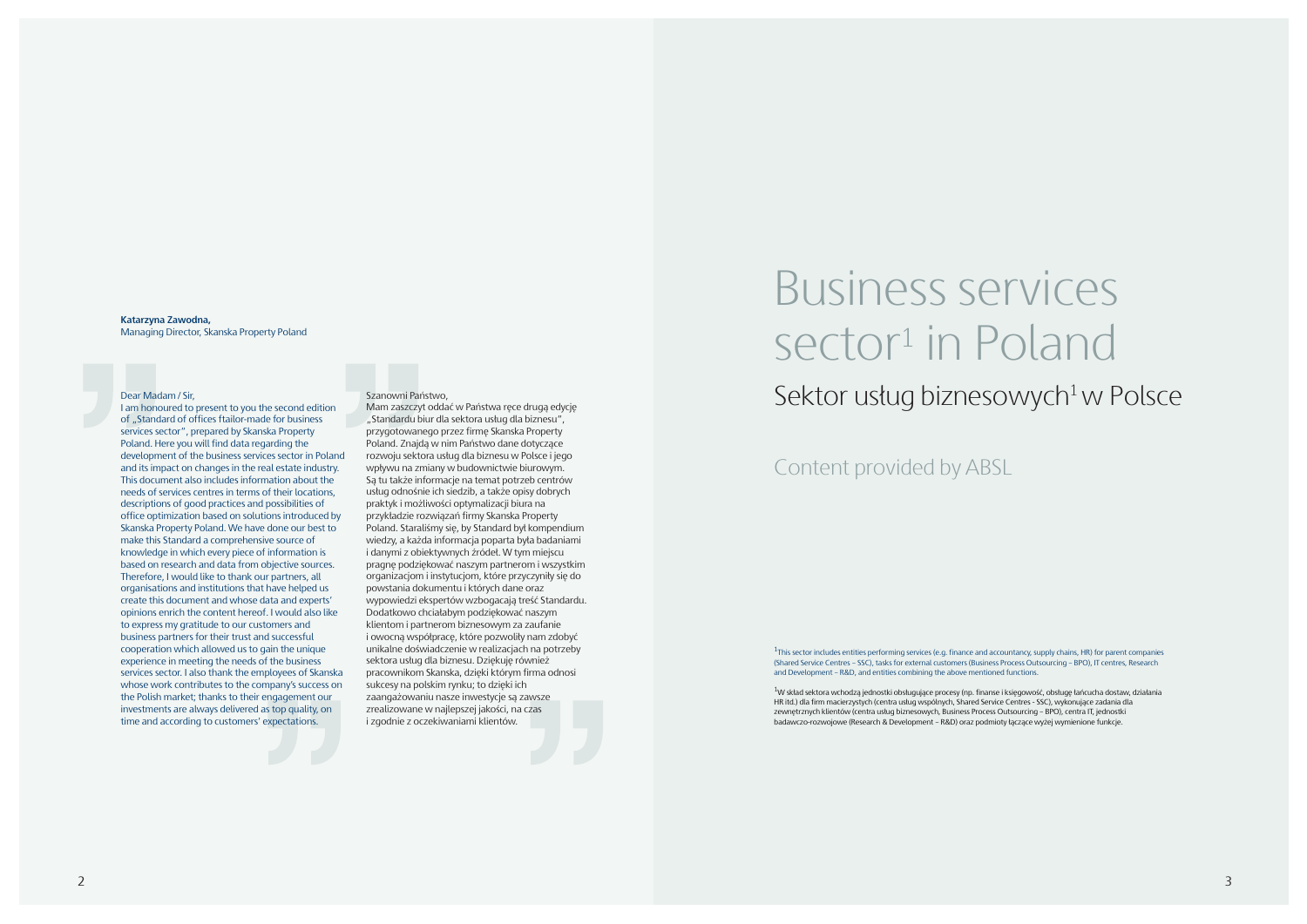# Business services sector the fastest growing industry in Poland

Sektor usług najszybciej rozwijającą się gałęzią polskiej gospodarki

The outsourcing sector supports the development of many other sectors in Poland and is the key customer in terms of real estate market, particularly outside the capital city.

Branża outsourcingowa wspiera rozwój wielu innych sektorów w Polsce. Jest największym odbiorcą nieruchomości biurowych, zwłaszcza poza stolicą.

> more than 1,200,000 sqm of office space, in 2013 they leased about 200,000 sqm of offices and generated 50% of the total demand in the regional office markets in Poland remaining the main contributor to their growth.

Employment in business services centres with foreign capital, source: ABSL. Zatrudnienie w centrach usług biznesowych z zagranicznym kapitałem, źródło: ABSL.

of office demand in regional markets generated by services sector popytu na biura na rynkach regionalnych wygenerowały centra usług

#### **Anna Młyniec, Regional Director, JLL:** At the moment, foreign services centres in Poland cover

#### **Anna Młyniec, Regional Director, JLL:**

Zagraniczne centra usług zajmują w Polsce obecnie ponad 1 200 000 mkw. powierzchni biurowej. W 2013 r. wynajęły poza Warszawą 200 000 mkw. biur i wygenerowały tym samym około 50% popytu na biura na rynkach regionalnych pozostając głównym motorem napędowym ich rozwoju.

150 000



of Skanska Property Poland office space leased to services sector klientów Skanska Property Poland to klienci z sektora usług

### **Katarzyna Zawodna, Managing Director, Skanska Property Poland:** Within the last few years companies from the business services

International investment funds continue to purchase office real estate occupied by services centres thus proving the stability of the outsourcing sector in Poland.  $\equiv$ 

sector have leased on average 70 percent of the office space delivered on the market by Skanska Property Poland. For the last five years we have been observing considerable and constant inflow of new BPO, SSC, ITO or R&D investments in Poland and we know that new are coming.

#### **Katarzyna Zawodna, Managing Director, Skanska Property Poland:** W ostatnich latach firmy z sektora nowoczesnych usług dla biznesu wynajęły średnio 70 procent powierzchni



biurowej dostarczanej na rynek przez Skanska Property Poland. Od pięciu lat obserwujemy duży i stały napływ nowych inwestycji BPO, SSC, ITO czy R&D do Polski i wiemy, że kolejne są w drodze.







Polish services centres have internal contract orders guaranteed for the next few years and are already negotiating new ones.  $\equiv$ 

**Jacek Levernes, President of ABSL:** The business services sector has become the fastest growing and the most promising sector in the Polish economy; it is increasingly based on the specialist knowledge. Poland is continuously approaching the position of the world's leader in terms of services for advanced processes.

> In January 2014 the number of people employed in foreign business services centres in Poland exceeded 128,000. In 2015 this number may even increase over 150,000

W styczniu 2014 liczba zatrudnionych w zagranicznych centrach usług dla biznesu przekroczyła 120 tys. W 2015 r. będzie to nawet 150 tys. osób.

 $\equiv$ 

 $\equiv$ 

01-2011 70 000 01-2012 83 000 04-2013<sup>(C</sup> 110 000

04-2014 128 000

 $\bullet$ 

**graph 1**

**Jacek Levernes, Prezes ABSL:** Sektor usług stał się najszybciej rozwijającym się i najbardziej przyszłościowym sektorem polskiej gospodarki, coraz mocniej opartym na specjalistycznej wiedzy. Polska konsekwentnie zbliża się do pozycji światowego lidera obsługi zaawansowanych procesów.

**Philip Wood, Central & Eastern Europe Transactions, GLL Real Estate Partners GmbHs :** There is a clear and sustainable case for investing into regional Polish office markets; these second-tier cities currently have some of the largest job growth projections and strongest GDP growth forecasts in Europe. Occupier demand and growth is a key driver behind solid investment returns, and the continued development of outsourcing and shared service operations in these markets underscore the fundamentals of investing into the sector.

#### **Tholons Top Outsourcing Cities (2014):**

Apart from Asia, Cracow is the most attractive place in the world.

Kraków najbardziej atrakcyjnym miejscem na świecie poza Azją.

Poland is the most attractive country in the world for finance, accounting and consulting services centres. Polska najbardziej atrakcyjnym krajem na świecie dla centrów usług finansowych, księgowych oraz konsultingowych.

#### **The Hackett Group (2012):**

Third place in the world for Poland in terms of investments in shared service centres.

Polska zajęła trzecie miejsce na świecie w zakresie inwestycji w centra usług wspólnych.

#### **fDi Markets Financial Times (2012):**

**Krystian Bestry, Managing Director, Infosys BPO EMEA:** Our business horizon reaches 2020 and another decade. The services sector in Poland has got the perspective of the longstanding growth as it focuses on advanced services which are not easy to relocate.



Zakup nieruchomości biurowych zajmowanych przez centra usług przez międzynarodowe fundusze inwestycyjne są świadectwem wiary w stabilność branży outsourcingowej w Polsce.





**Philip Wood, Central & Eastern Europe Transactions, GLL Real Estate Partners GmbHs :** Inwestycje w rynki regionalne w Polsce to trend długotrwały. Stolice regionów odnotowują jedne z największych w Europie wzrostów zatrudnienia oraz wysoki wskaźnik PKB. A co za tym idzie, w połączeniu z wysoką stopą zwrotu, prognozą wzrostu rynku usług biznesowych w Polsce i stale rosnącym popytem na powierzchnie biurowe, są oznaką atrakcyjności rynku dla funduszy inwestycyjnych.

Centra usług w Polsce już w tej chwili mają zapewnione zlecenia na kilka najbliższych lat i negocjują kolejne kontrakty.

**Krystian Bestry, Managing Director, Infosys BPO EMEA:** Naszym biznesowym horyzontem jest w tej chwili rok 2020 i kolejne dziesięciolecie. Sektor usług w Polsce ma przed sobą perspektywę wieloletniego rozwoju, zwłaszcza, że stawia na zaawansowane usługi, których nie da się łatwo relokować.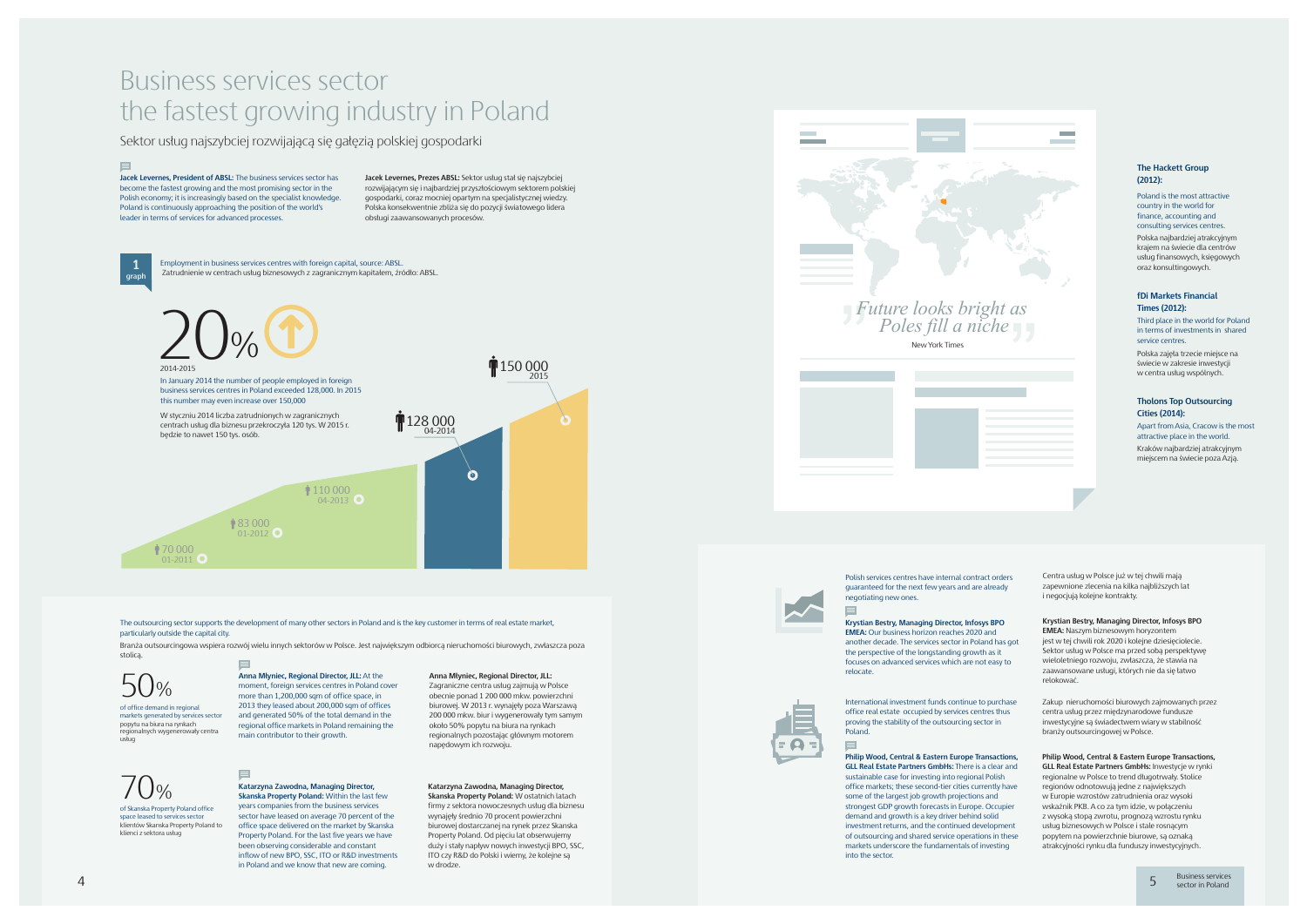6

# Polish cities - outsourcing centres on European scale

Polskie miasta centrami outsourcingu na europejską skalę

Source: ABSL Źródło: ABSL

Share of particular centres in total employment in foreign services centres in Poland (ABSL report, 2014) Udział poszczególnych ośrodków w ogólnym zatrudnieniu w zagranicznych centrach usług w Polsce (Raport ABSL, 2014) **graph <sup>2</sup>**



Poland boasts several strong outsourcing centres, which makes it stand out from other countries of Central and Eastern Europe. Cities are more active internationally, they have perfectly organized agencies for investors and, in cooperation with state institutions, they offer strong support for companies which are planning to create or develop services centres there.

Polska ma kilka bardzo silnych ośrodków outsourcingowych, co wyróżnia ją na tle innych państw Europy Środkowo-Wschodniej. Miasta są bardzo aktywne na arenie międzynarodowej, mają doskonale zorganizowane biura obsługi inwestora i oferują, wraz z instytucjami na szczeblu państwowym, realne wsparcie dla firm, które chcą stworzyć lub rozbudować centra usług na ich terenie.

If we compare regional cities in Poland to most capital cities in the Central and Eastern Europe, their business potential is similar or even greater.

Miasta regionalne w Polsce mają podobny lub nawet większy potencjał biznesowy w porównaniu do większości stolic w Europie Środkowo-Wschodniej.

#### $30\,$  600  $\dot{\mathbf{r}}$ in 85 centres

As many as five cities in Poland have a number of inhabitants exceeding 500,000. Each of those cities boasts successful universities that provide highly competent specialists with fluent language skills. In times when people are the greatest capital of companies, this is a great advantage for the country which offers good perspectives to attract new processes, in particular, those based on expertise.

 $30<sub>600</sub>$  fr w 85 centrach

17<sub>% Warsaw</sub>

Liczba mieszkańców, aż 5 miast w Polsce przekracza 500 tyś. osób. Każdy z tych ośrodków posiada prężnie działające uczelnie wyższe, które są w stanie zapewnić dobrze wyszkolonych i znających języki specjalistów. W czasach, w których ludzie są największym kapitałem firm, jest to olbrzymi atut kraju, który daje dobre perspektywy przyciągania kolejnych procesów, zwłaszcza opartych na wiedzy.

Cracow is the biggest Polish hub for business services.

### 22 300 T in 85 centres

There are 85 centres with foreign capital; they employ over 30,000 people.

> $22,300$  T w 85 centrach

> > **Warsaw** 16 300 sqm of office space LEED Platinum certified

It is estimated that until the end of 2015 the companies from this sector will generate thousands of new workplaces. The greatest number of Cracow centres performs IT, finance and accountancy services.

Cracow was included in the world's Top 10 of Tholons Top Outsourcing Cities ranking (2014) as one of the most attractive cities for outsourcing. Availability of specialists, perfect atmosphere for investment and the beauty of the city itself attract more and more investors from the services sector.

Kraków znalazł się w pierwszej dziesiątce miast najbardziej atrakcyjnych dla outsourcingu na świecie w rankingu Tholons Top Outsourcing Cities (2014). Dostępność specjalistów, doskonały klimat inwestycyjny i atrakcyjność samego miasta przyciągają kolejnych inwestorów sektora usług.

Małopolska region offers great access to graduates of economics, technical faculties, engineering (the greatest percentage in Poland) and IT, who speak foreign languages fluently.

Kraków jest największym w Polsce ośrodkiem usług biznesowych.

# 24 %Cracow

W mieście działa 85 centrów z zagranicznym kapitałem, które zatrudniają ponad 30 tys. osób. Szacuje się, że do końca 2015 roku firmy z sektora wygenerują kolejne tysięce etatów. Największa liczba

centrów w Krakowie świadczy usługi IT oraz zajmuje się finansami i księgowością. Małopolska oferuje szeroki dostęp do absolwentów takich specjalności jak ekonomia, kierunki techniczne i inżynieryjne (najwyższy odsetek

języki obce.

w Polsce) oraz IT, znających dobrze

Warsaw is the second biggest outsourcing hub in Poland. It comprises of more than 85 centres with foreign capital; they employ over 22,000 people.

Key specialisation of Warsaw centres: finance and accountancy.

Warsaw has the greatest base of business specialists in Poland; therefore, it is possible to meet expectations of companies which need to gather various expertise in one location.

Warszawa dysponuje największą bazą specjalistów w Polsce, co pozwala zaspokoić potrzeby firm, skupiających różnego typu ekspertów w jednej lokalizacji (w tym o bardzo wysokich kompetencjach, wąskich specjalizacjach i ze znajomością języków obcych).

In Tholons Top 100 Outsourcing Destinations Warsaw was ranked 32nd.

W zestawieniu Tholons Top 100 Outsourcing Destinations Warszawa znalazła się na 32 miejscu.



Główna specjalizacja centrów: finanse

i księgowość.





Cracow city center 30 000 sqm of office space LEED Gold precertified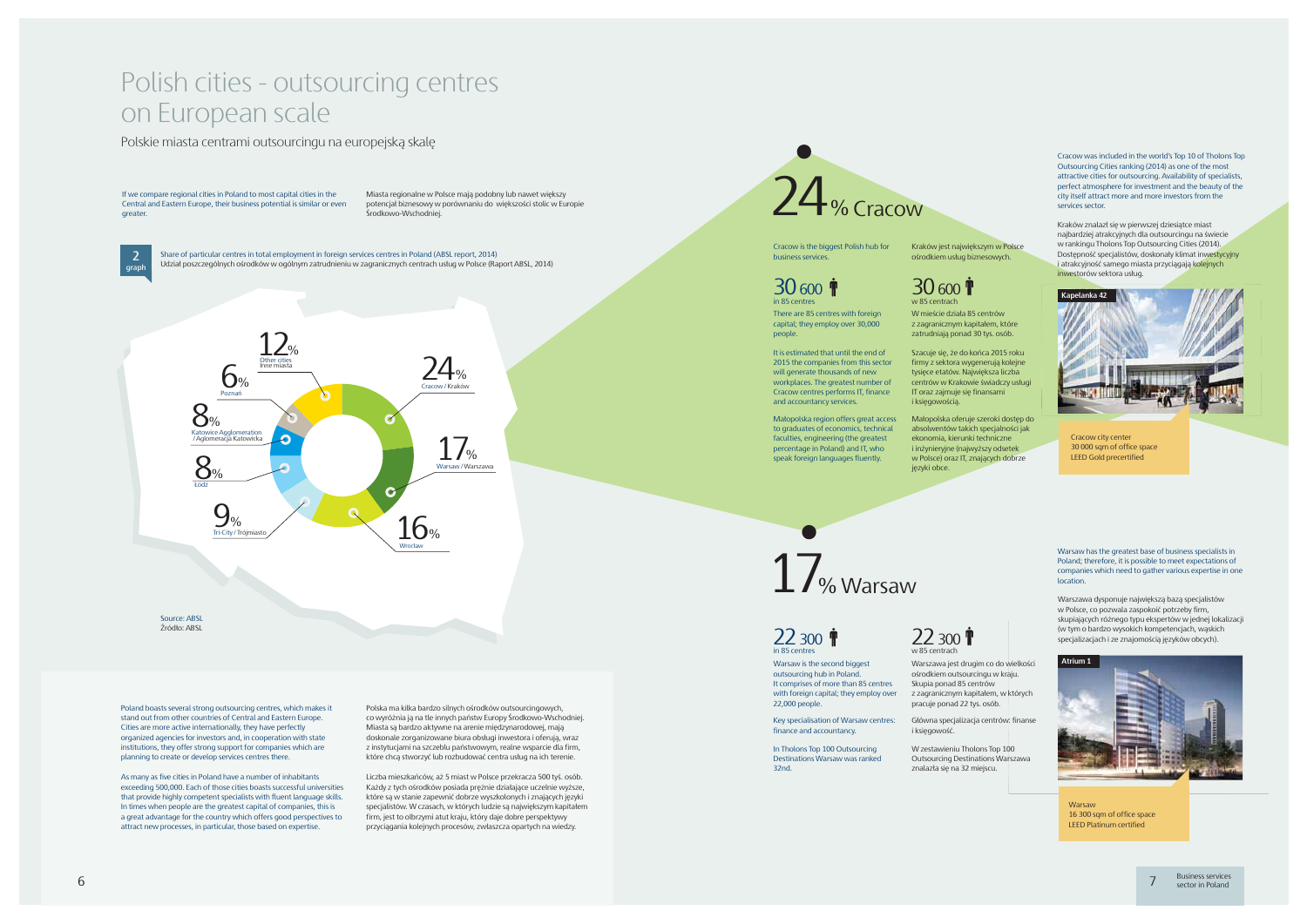In Katowice agglomeration there are 41 services centres with foreign capital; they employ 10,000 people.

in 41 centres

W aglomeracji katowickiej działa 41

zatrudniających 10 tys. osób .

Katowice and Silesian Metropolis gather ca. 50 investors from 10 countries.

Katowice i Metropolia Silesia skupia ok. 50 inwestorów z 10 państw.

 $10 \, \mathrm{no}$   $\mathbf{\hat{T}}$ w 41 centrach

The significant number of centres performs IT services and customer services.

Największa liczba centrów świadczy usługi IT oraz zajmuje się obsługą

klienta.

The city was honoured with the title "Newcomer City of the Year" for its contribution in the development of the business services sector in Poland in 2012.



Miasto zostało uhonorowane tytułem "Newcomer City of the Year" za wkład w rozwój sektora usług biznesowych w Polsce w 2012 r.

Katowice has done a great job to attract a great number of investors to the services sector, offering perfect conditions to run business in the region, especially for IT business. City is the leader in growth in this area.

Katowice wykonały ogromną pracę, by przyciągnąć dużą pulę inwestorów sektora usług, oferując doskonałe warunki do działania na terenie aglomeracji, zwłaszcza w obszarze IT. Miasto jest liderdem wzrostu w tym zakresie.

### Katowice 8 % Agglomeration

### 10 000

# Polish cities - outsourcing centres on European scale

Polskie miasta centrami outsourcingu na europejską skalę

 $7500$  T w 38 centrach

In Poznań there are 38 services centres with foreign capital; they employ 7,500 people.

There are 48 foreign investors from the business services sector; they employ over 10,000 people.

The development of business services is one of the priorities for the city, which is one of the priorities of the Strategy for Sustainable Development  $\frac{1}{2020+}$ 

Specialisation within the sector: significant domination of finance and accountancy. The greatest share of these kinds of services among all analysed cities.

Poznań is one of the fastest growing outsourcing centres in Poland. New investors are attracted by the great availability of employees who are highly specialized with expert language skills, especially in terms of finance and German.

Poznań jest obecnie jednym z najszybciej rozwijających się ośrodków outsourcingowych w Polsce. Kolejnych inwestorów przyciąga wysoka dostępność kadr o wysokich kompetencjach specjalistycznych i językowych - zwłaszcza w zakresie finansów i języka niemieckiego.



### 7 500 in 38 centres

W Poznaniu działa 38 centrów usług z kapitałem zagranicznym, które zatrudniają 7,5 tys. pracowników.

Specjalizacja w ramach sektora: zdecydowana dominacja finansów i księgowości. Najwyższy udział tego rodzaju usług wśród wszystkich

The city offers a great number of university graduates who are competent in economics, finance and banking and speak foreign languages.

analizowanych ośrodków. Miasto dysponuje szeroką bazą absolwentów uczelni posiadających wiedzę ekonomiczną, finansowo-bankową i językową.

Poznań was awarded the prize in the category "The Green City of the Year" granted by EuropaProperty.com.

Poznań otrzymał główną nagrodę w kategorii "Zielone Miasto Roku" przyznaną przez EuropaProperty.com.



One of the five biggest business services hubs in Poland.

Wrocław znalazł się w gronie 10 najlepszych miast w Europie pod kątem bezpośrednich inwestycji zagranicznych w rankingu Europejskie Miasta i Regiony Przyszłości 2014/2015 Financial Times fDi Intelligence

20 500 w 57centrach

> zapisy Strategii Zrównoważonego Rozwoju na lata 2020 +.

Rozwój sektora usług dla biznesu jest jednym z działań priorytetowych dla miasta, czego potwierdzeniem są usług dla biznesu, którzy zatrudniają ponad 10 tys. osób .

 $10,800$ 

W mieście działa 48 zagranicznych inwestorów z branży nowoczesnych The strengths of Łódź for investors in the business services sector are: the location in the centre of the country, the broad base of university graduates, relatively low costs of running business, great availability of office space, easy connection with the capital city and investment opportunities – support programmes, state aid up to 70% of eligible investment costs or 2-year labour costs.

Atutami Łodzi dla inwestorów sektora usług dla biznesu są m.in.: centralna lokalizacja, szeroka baza absolwentów wyższych uczelni, relatywnie niskie koszty prowadzenia biznesu, szeroka dostępność powierzchni biurowej, szybkie połączenie ze stolicą oraz zachęty inwestycyjne – programy pomocowe, pomoc publiczna sięgająca nawet do 70% kwalifikowanych kosztów inwestycji lub dwuletnich kosztów pracy.

Jeden z pięciu największych ośrodków usług biznesowych w Polsce.





#### **Infosys Green Horizon**



Located in proximity of academic centre 33 000 sqm of office space LEED Gold certified

Poznań, at Malta Lake 14 700 sqm of office space LEED Platinum certified

First business park in Katowice 4 buildings 46 000 sqm of office space LEED Gold precertified

In Wrocław there are 57 services centres with foreign capital; they employ over 20,000 people.



Do głównych atutów miasta należą: szeroka baza specjalistów, wsparcie dla inwestorów, dobra współpraca nauki i biznesu, wysoka jakość życia oraz lokalizacja – aż 5 stolic europejskich leży w promieniu 400km od Wrocławia.

# 16 % Wrocław

#### 20 500 T  $in 57$  centre

We Wrocławiu działa 57 centrów usług z kapitałem zagranicznym, które zatrudniają ponad 20 tys. pracowników .

Wrocław is the third biggest outsourcing hub in Poland.

Wrocław jest trzecim z głównych ośrodków outsourcingowych w kraju.

Specialisation within the sector: R&D services performed in more than half of Wrocław centres; this is undoubtedly the biggest share among Polish cities.

Specjalizacja: usługi R&D świadczone są w ponad połowie centrów z tego miasta, co jest zdecydowanie najwyższym udziałem wśród polskich aglomeracji.

Wrocław is included in the Top10 of the best European cities in terms of direct foreign investments in the ranking of the European Cities and Regions of the Future 2014/2015. Financial Times fDi Intelligence.

| Dominikański |                   |
|--------------|-------------------|
|              |                   |
|              |                   |
|              |                   |
|              | <b>CONTRACTOR</b> |
|              |                   |

 Wrocław city center 40 000 sqm of office space LEED Gold precertified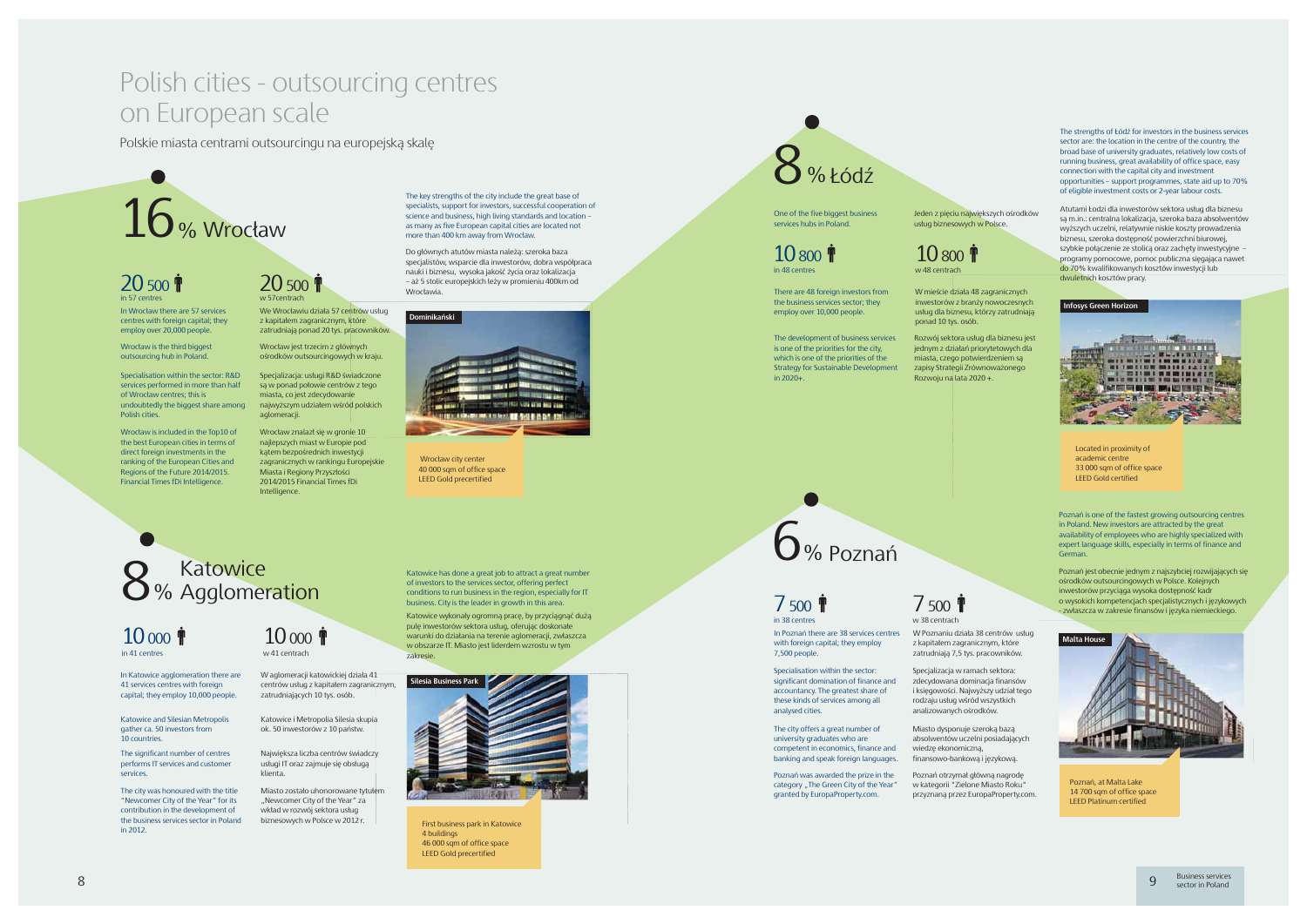# **Effective** office space

# Effective buildings help to optimise business

Efektywne budynki pomagają optymalizować biznes

#### **The best place on the city map Optymalny punkt na mapie miasta**

For over 50% of respondent companies, it does not matter whether the office is based in the city centre or not. Here the key factor is the proximity of a well-developed public transport infrastructure.

Dla ponad 50% firm nie ma znaczenia, czy ich biuro będzie zlokalizowane w centrum czy poza nim. Warunkiem koniecznym jest jednak bliskość dobrze rozwiniętej komunikacji publicznej. W okresie wiosna – jesień w prawie połowie przebadanych firm

około 5–10% zatrudnionej kadry dojeżdża do pracy rowerem. Barierą w zwiększaniu liczby tych osób jest często brak odpowiedniej infrastruktury w biurowcu.



**4** What is your preferred location?<br> **4** Jaka jest preferowana przez Państwa<br> **graph** Jokalizacia? lokalizacja? 53%

> During spring, summer and autumn, approx. 5-10% of people employed in nearly half of the respondent companies would travel to work by bike. This ratio is often bound to remain low simply because there is no infrastructure available in the building.



 $11$  Effective office space

Liczy się wygodny dojazd, ale niekoniecznie lokalizacja w centrum miasta.



It is the convenient transport connection that counts, not necessarily the location in the city centre.

**Oczekiwania najemców sektora usług wg wyników badań**  Badanie przeprowadzone wśród 30 firm z sektora nowoczesnych usług biznesowych. Skanska Property Poland, JLL, ABSL, 2012 r.

#### **Going to work by bike Rowerem do pracy**

Up to 20% of employees working in services centres go to their offices by bike.

The proximity of bicycle routes, proper parking places, cloakrooms and showers may significantly increase their comfort.

Od kilku do nawet 20% pracowników centrów usług dojeżdża do biura na rowerze.

Bliskość ścieżek rowerowych, odpowiednie parkingi, szatnie i prysznice mogą znacząco zwiększyć ich komfort.





Centrum miasta

36% Outside of the city centre

It does not matter as long as the city infrastructure is well developed Nie ma znaczenia, jeśli komunikacja miejska jest dobrze rozwinięta

# Efektywne biura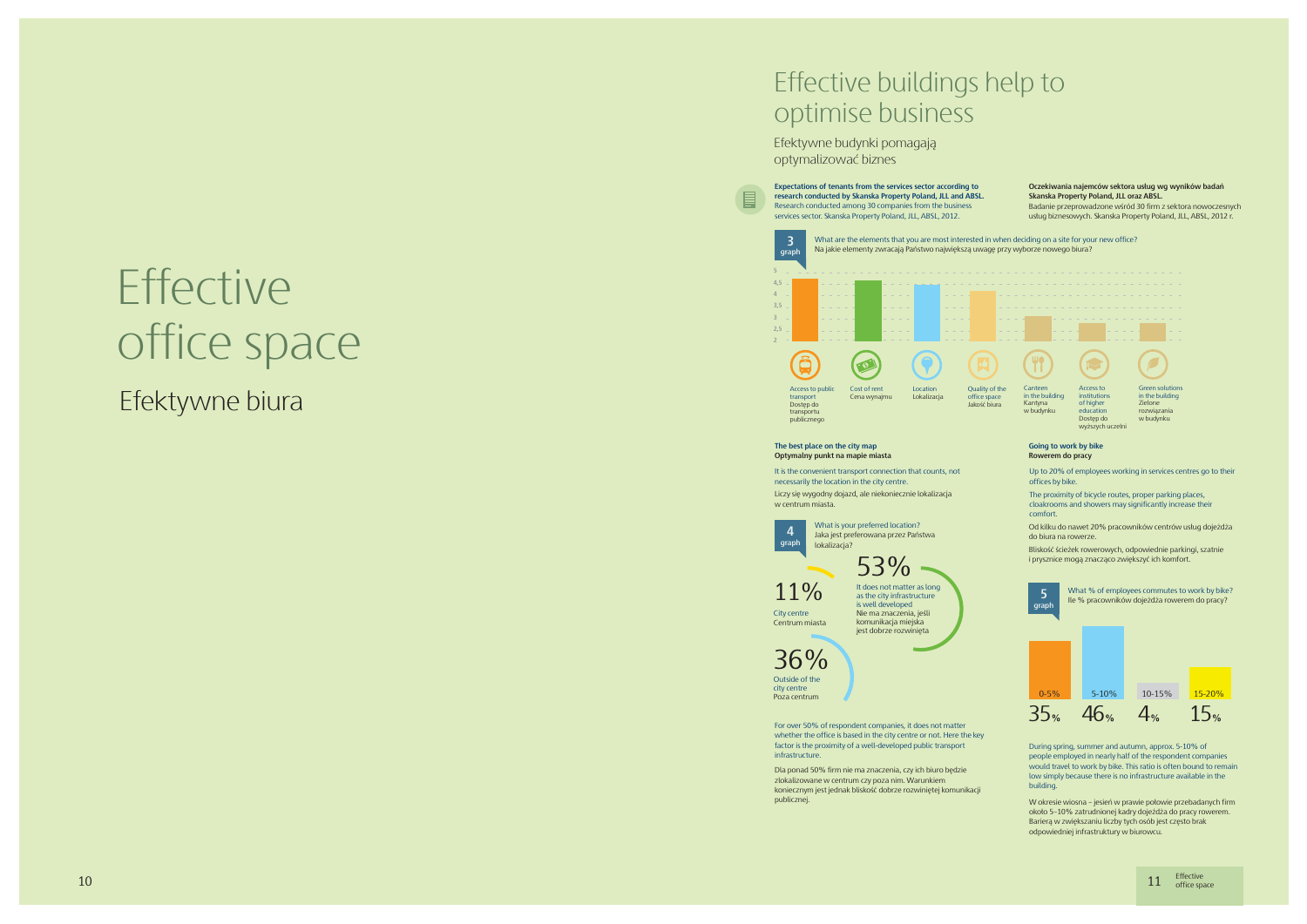**Jakub Zagórski, Green Business Manager, Skanska Commercial Development Europe**: Our building in Warsaw, Green Corner, serves as a good example of effective savings in terms of maintenance costs. In the neighbouring buildings, operational costs, excluding payments for perpetual usufruct, are at the level of 16-19 pln/sqm. We have successfully decreased those expenses by 15%. In case of 1,000 sqm office, the savings reach 30,000 PLN yearly.

### $\blacksquare$

**Adam Targowski, Sustainable Development HVAC Project Leader, Skanska Property Poland:** The use of modern solutions in Malta House has contributed to significant savings in operating costs. In comparison to a reference building, the cost of service charge was reduced by about 20%, and costs from electric meter readings by about 33%. In total, the tenant in Malta House will save on operational costs over 4,5 PLN for every square meter of leased space

**Jakub Zagórski, Green Business Manager, Skanska Commercial Development Europe:** Przykładem oszczędności w zakresie kosztów użytkowych może być zrealizowany przez nas budynek Green Corner w Warszawie. Koszty eksploatacyjne, z wyłączeniem opłat

### za użytkowanie wieczyste, wynoszą w okolicznych biurowcach średnio od 16 do 19 zł/mkw. Opłaty te udało nam się zmniejszyć o około 15%. W przypadku biura wielkości 1 tys. mkw. są to oszczędności rzędu 30 tys. złotych rocznie.

**Adam Targowski, Sustainable Development HVAC Project Leader, Skanska Property Poland:** Zastosowanie nowoczesnych rozwiązań w budynku Malta House przyczyniło się do znacznych oszczędności z tytułu kosztów operacyjnych. W porównaniu do budynku referencyjnego, koszty service charge zostały obniżone o ok. 20%, a koszty wynikające z odczytów licznikowych o ok. 33%. W sumie, najemca w Malta House zaoszczędzi na opłatach ponad 4,5 zł na każdym metrze powierzchni.

**Agnieszka Operhalska, Sales Manager, Philips Lighting:**  Studies conducted at Philips laboratories in Kętrzyn provide some hard evidence to demonstrate that using state-of-the-art lighting solutions for offices may be a source of considerable savings. Results of the study have shown that using a Daylight Control system for T5 compact fluorescent lamps grants around 35% energy savings compared to a lighting system without the control function. In addition, using LED lamps with a Daylight Control function and motion sensors makes it possible to save as much as 70% of energy compared to a lighting system with T5 compact fluorescent lamps without the control function

## Cost effectiveness

### Efektywność kosztowa

The costs connected with leasing the office are not limited to the rent, they also include the maintenance costs: electricity, water consumption and temperature control.

The expertise of Skanska Property Poland shows that lighting, heating and cooling may constitute up to 80% of maintenance costs.



Na koszty związane z biurem składa się nie tylko stawka czynszowa, ale także koszty

utrzymania powierzchni biurowej – energii elektrycznej, wody oraz regulacji temperatury. Z doświadczeń Skanska Property Poland wynika, że oświetlenie, ogrzewanie

To przedział oszczędności zużycia wody, który jest możliwy do uzyskania przy wykorzystaniu wodooszczędnej armatury w sanitariatach na terenie budynku.

### i chłodzenie mogą odpowiadać nawet za 80% kosztów użytkowych. **40-50**

LED lighting and modern light cont systems may diminish the use of energy for lighting offices by nearly 70% (A study conducted by Philips and Skanska Property Poland, Kętrzyn, 2013).

#### $\blacksquare$

Is the water usage range that is achieved by means of implementing water saving fittings in the building.



Tyle oszczędności energii pozwalają uzyskać najbardziej efektywne rozwiązania w projektach Skanska Property Poland.

### $\blacksquare$

Is the energy saving level that is achieved by using the most effective solutions in our projects.



### **Energy efficiency/ Energooszczędność**

less energy than standard ones. (The Business Case for Green Building, World Green Building Council, 2013).

# $7()$  %



|     | Zielone budynki zużywają o 25-50%<br>mniej energii niż tradycyjne.<br>(The Business Case for Green<br>Building, World Green Building<br>Council, 2013). |
|-----|---------------------------------------------------------------------------------------------------------------------------------------------------------|
| rol | Oświetlenie LED i nowoczesne                                                                                                                            |
|     | systemy sterowania mogą zmniejszyć                                                                                                                      |
|     | zużycie energii do oświetlenia biur                                                                                                                     |
|     | o prawie 70% (Badanie Philips                                                                                                                           |
|     | i Skanska Property Poland, Kętrzyn,                                                                                                                     |
|     | 2013).                                                                                                                                                  |
|     | Agnieszka Operhalska, Sales Manager, Philips Lighting:                                                                                                  |
| le  | Badania przeprowadzone w laboratoriach Philips                                                                                                          |
|     | w Kętrzynie są twardym dowodem na to, że zastosowanie                                                                                                   |
|     | w biurach najnowszych rozwiązań oświetleniowych może                                                                                                    |
|     | być źródłem znacznych oszczędności. Wyniki eksperymentu                                                                                                 |
| ct  | wykazały, że przy wykorzystaniu sterowania Daylight                                                                                                     |
|     | Control dla opraw ze świetlówkami T5 można zaoszczędzić                                                                                                 |
| m.  | ok. 35% energii w porównaniu do układu bez sterowania.                                                                                                  |
|     | Dodatkowo, przy zastosowaniu opraw LED ze sterowaniem                                                                                                   |
|     | Daylight Control i czujnikami ruchu oszczędności energii                                                                                                |
| th  | mogą sięgać 70% w porównaniu do układu z oprawami ze                                                                                                    |
| m.  | świetlówkami T5 bez sterowania.                                                                                                                         |

### **Water efficiency / Oszczędność wody**

# $40%$

Using water-efficient taps in bathrooms can reduce the use of water from the supply network by approx. 40% (Estimations by Skans Property Poland).

Installing aerators and waterless urinals, as well as using the water from wash basins (grey water) for flushing toilets may bring significa reductions in tap water consumption - for the company and for the environment.

| ska      | Wykorzystanie wodooszczednej<br>armatury w łazienkach pozwala<br>zmniejszyć zużycie wody<br>wodociągowej o ok. 40% (Estymacje<br>Skanska Propety Poland).                                                                           |
|----------|-------------------------------------------------------------------------------------------------------------------------------------------------------------------------------------------------------------------------------------|
| nt<br>on | Zastosowanie perlatorów<br>i bezwodnych pisuarów oraz<br>wykorzystanie wody z umywalek do<br>spłukiwania toalet (woda szara)<br>może dodatkowo znacząco<br>zmniejszyć koszty zużycia wody<br>bieżącej – dla firmy i dla środowiska. |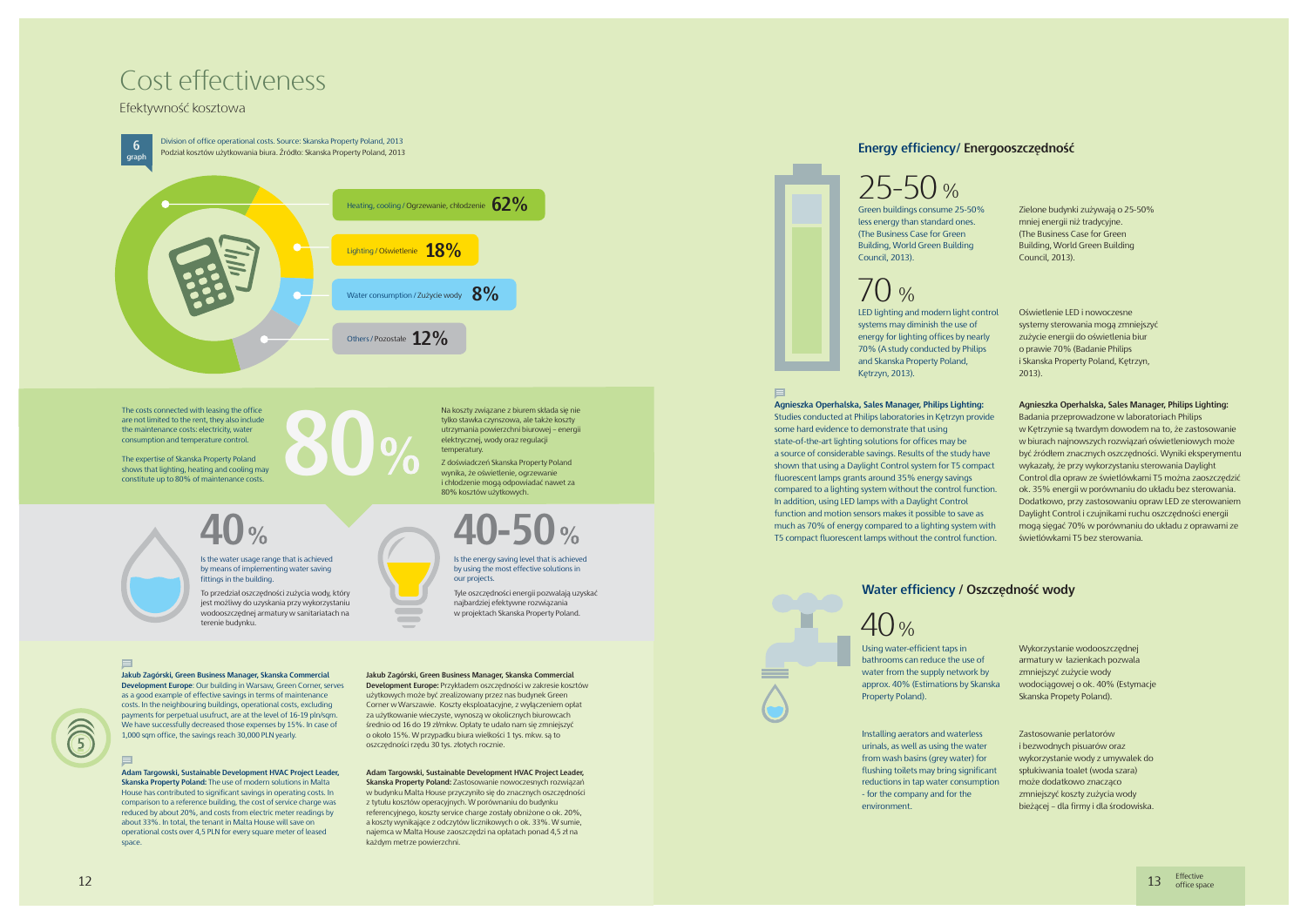

### Effective office standard

Standard efektywnych biur

**LCCA Analysis** (Life Cycle Cost Assessment) determines the costs of investment, maintenance costs and the costs of energy consumed by a device or an installation throughout their entire life-cycle.

#### **Smart BMS system**

(Building Management System) ensures optimal indoor comfort conditions while preventing the systems from overlapping (e.g. simultaneous heating and cooling).

**Aditional electricity meters** for ongoing monitoring of all implemented energy-efficiency solutions.

#### **Free cooling system**

in winter or in transitional seasons of the year, when temperatures outside are lower, uses outdoor air to cool down the spaces inside the building.

#### **Garages heated by air exhausted from offices**

prevents water from freezing in the pipes without the need to additionally heat them.

#### **Water-efficient toilets and grey water**

zapobiega zamarzaniu instalacji wodnych i konieczności ich dodatkowego ogrzewania.

waterless urinals and water saving taps help to reduce water consumption. Utilising the water used in washbasins to flush toilets reduces the consumption of water from the supply network by as much as 40%.

#### **Raised floors**

allows an optimal under-floor cable management, increases the aesthetics of the office space and the flexibility of space arrangement.

#### **Increasing security**

creates options for the possibility of separating parts of the building or entire floors, security gates and access control, access with lifts from the parking level to the ground floor level only, independent power generators, monitoring.

#### **Smart Office**

solutions improving office efficiency and collaboration of employees while increasing the comfort of work (well-designed open space, quiet space, hot desking, relaxation zones etc.).

**Water based air humidifiers (adiabatic)**  use heat energy, which is cheaper, instead of electricity.

#### **Ogrzewanie garaży powietrzem wywiewanym z biur**

#### **Wodooszczędne toalety i szara woda**

bezwodne pisuary i oszczędna armatura pozwalają zmniejszyć zużycie wody. Wykorzystanie wody z umywalek do spłukiwania toalet zmniejsza zużycie wody wodociągowej nawet do 40%.

#### **Podniesiona podłoga**

pozwala na optymalne doprowadzenia okablowania, wpływa na estetykę biura i elastyczność aranżacji przestrzeni.

#### **Rozwiązania sprzyjające bezpieczeństwu**

możliwość rozdzielenia działów lub całych pięter, bramki i kontrola dostępu, wjazd windami z parkingu tylko na parter, niezależne generatory prądu, monitoring.

#### **Nawilżacze wodne (adiabatyczne)**

wykorzystują tańszą energię cieplną zamiast elektrycznej.

**Analiza LCCA** (Life Cycle Cost Assessment) określa koszty inwestycyjne, serwisowe oraz energii zużywanej przez urządzenie lub instalację w całym okresie ich działania.

#### **Inteligentny system BMS**

(Building Management System)

zapewnia optymalne środowisko wewnętrzne przy jednoczesnym uniknięciu interferencji systemów (np. jednoczesnego grzania i chłodzenia).

#### **Dodatkowe liczniki elektryczne**

na bieżąco monitorują wprowadzane energooszczędne rozwiązania.

#### **Free cooling**

wykorzystuje chłód powietrza na zewnątrz w zimie i okresach przejściowych do chłodzenia pomieszczeń w budynku.

#### **Optimal lighting**

LED systems with light controllers, maximised daylight access and different lighting systems for different functional zones help to reduce the cost of energy consumption to 70%.

#### **Optymalne oświetlenie**

systemy LED ze sterownikami światła, dostęp do światła dziennego oraz różne systemy oświetlenia odmiennych stref funkcjonalnych pozwalają ograniczyć koszt zużycia energii nawet do 70%.

- Wysoka jakość powietrza wewnątrz budynku
- Odpowiednia temperatura w pomieszczeniach
- Optymalne oświetlenie
- Elastyczna, wydajna przestrzeń • Dogodny transport
- Bezpieczeństwo pracowników, danych i ciągłość pracy

• High quality of air

- Pleasant temperature
- Optimal lighting
- Flexible, efficient space
- Efficient transportation
- Safety of employees, data security, business continuity

#### **The needs of services centres** (based on the study)

**Potrzeby centrów usług** (na podstawie przeprowadzonego badania)

#### **Overall perspective**

### **Functional solutions**

### **Rozwiązania funkcjonalne**

#### **Kompleksowe podejście**

#### **Smart Office**

rozwiązania pozwalające na zwiększenie efektywności biura i poprawę współpracy zespołów przy jednoczesnym wzroście komfortu pracy (dobrze przemyślany open space, sale do pracy indywidualnej, hot desking, strefy relaksu itp.).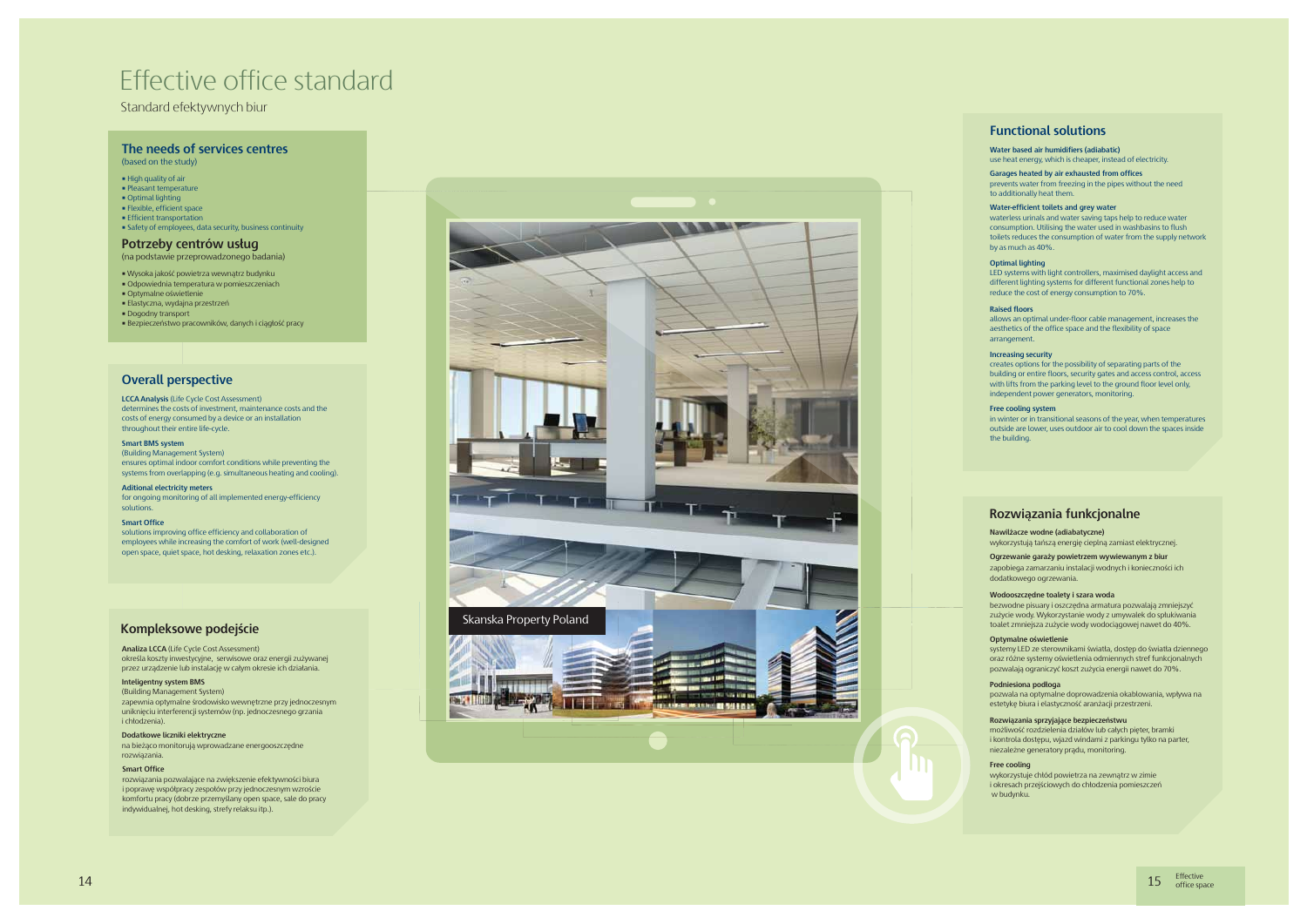### Green investments pay off

Inwestycja w zielone się opłaca

The owners of green office buildings note a **4**% higher return on investment (ROI) and additionally a 5% increase in the value of the building compared to the owners of standard buildings<sup>2</sup>

Higher ROI Wyższa stopa zwrotu

> Zielone biurowce odznaczają się wyższymi poziomami najmu. W zależności od źródła, mówi się o różnicy kilku lub wręcz ponad dwudziestoprocentowej



80% believe that investing in sustainable solutions have brought them some measurable benefits<sup>2</sup>.

Właściciele zielonych biurowców odnotowują 4% wyższy zwrot z inwestycji (ROI) i dodatkowo 5% wzrost wartości budynku w porównaniu do właścicieli standardowych obiektów<sup>2</sup>

Green office buildings are characterized by higher occupancy levels. Depending on the source, a difference of up to twenty percent is

Higher occupancy Wyższy poziom najmu  $\lambda$   $\Omega$ 

80% właścicieli budynków uważa, że inwestycja w zrównoważone rozwiązania przyniosła im wymierne korzyści<sup>2</sup>.

**Zielone budynki nie muszą być droższe w budowie.** W Polsce 38% respondentów postrzega koszty jako 5-10% wyższe, a 24% o 2-5% (Construction Marketing Group, Buro Happold, 2014)<sup>1</sup>.

 Construction Marketing Group, Buro Happold, 2014 <sup>2</sup> A study conducted by CBRE, University of San Diego and McGraw Hill Construction

<sup>3</sup> The Business Case for Green Building, World GreenBuilding Council, 2013

mentioned<sup>3</sup>

4-5%

**Green buildings are not necessarily more expensive to build.** 38% of respondents in Poland perceive construction costs as 5-10% higher and 24% as 2-5% higher (Construction Marketing Group, Buro Happold, 2014)1.

#### **Green buildings bring in a higher return on investment**

#### **Zielone budynki przynoszą większy zwrot z inwestycji**

**graph 7**



Koszty serwisu i naprawy elementów budynku i instalacii

The average cost of green office buildings compared to traditional buildings at a global scale. Średni koszt zielonych budynków biurowych w stosunku do tradycyjnego budownictwa na świecie.

**+12,5%**

 $\boldsymbol{\varphi}$ 

**+2%**

World Green Building Council, 2013.

### Green building = savings

Zielony budynek = oszczędności

### It is worthwhile to calculate the costs Warto liczyć koszty w wieloletniej<br>
in long term perspective **perspektywie** Warto liczyć koszty w wieloletniej<br>perspektywie

**Arkadiusz Rudzki, Leasing and Asset Director, Skanska Property Poland:** It is surprising to see how many companies do not define costs over a multi-annual time horizon and do not make decisions which improve the results on the final balance-sheet. The Life Cycle Cost Assessment (LCCA) is a tool for analyzing the costs of a building throughout its entire life cycle, useful when choosing future premises for your company.

**Arkadiusz Rudzki, Leasing and Asset Director, Skanska Property Poland:** Zadziwiające jest, jak wiele przedsiębiorstw nie uwzględnia kosztów w perspektywie wieloletniej i nie podejmuje decyzji, które poprawiają końcowy bilans finansowy. Analiza kosztów związanych z cyklem życia biurowca LCCA (Life Cycle Cost Assessment) jest bardzo pomocnym narzędziem przy wybieraniu przyszłej siedziby firmy.

Energy costs Heating costs Water usage

Costs of maintenance and repairs of different elements and installations

Ageing of offices, lowering of their value and quality over time

Costs of subsequent office relocations (insufficient flexibility of the office space)

### $\times$  10 years  $\times$  10 lat

 $1$ Market perception about green building in Poland - Analysis,

Koszt energii Koszt ogrzewania Koszt wody

Starzenie się biura, obniżenie wartości i jakości w czasie

Koszty kolejnych przeprowadzek (zbyt mała elastyczność powierzchni)

 $=$ ?

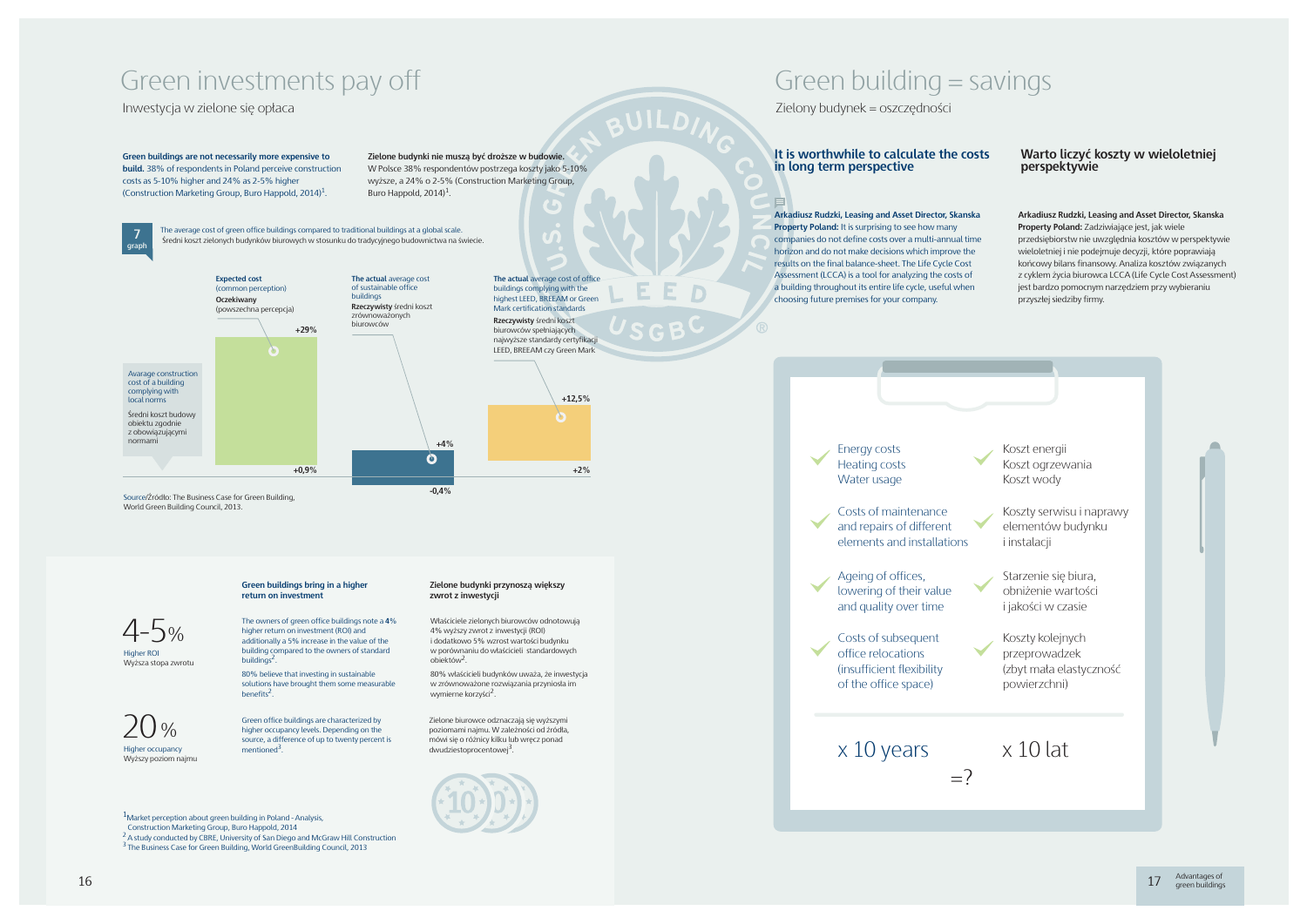## Green building better for the employee

Zielony budynek lepszy dla pracownika

#### **Wyższa efektywność pracy Wyższa efektywność pracy**

#### $\blacksquare$

**Anna Marciniak, HR Business Partner, Skanska Property Poland:** Since our employees moved into Deloitte House in 2009, we have been receiving many positive comments from our employees. The green office, certified in LEED for Commercial Interiors system, allows them to work better in more comfortable conditions. Their motivation to perform everyday tasks has grown significantly. This translates directly into their productivity and the outcomes of the performed tasks.

- Enables employees to comfortably perform various types of activities
- **Example 15 healthy and increases work effectiveness by 15%**
- Is suited to teamwork and virtual communication
- Is pro-environmental and friendly, offers a place to rest
- It facilitates creativity

• Zapewnia pracownikom komfort wykonywania różnego typu aktywności

- Jest zdrowa i zwiększa efektywność pracy nawet do 15%
- Dostosowana jest do pracy wirtualnej i zespołowej
- Jest proekologiczna i przyjazna, umożliwia wypoczynek
- Sprzyja kreatywności

**Anna Marciniak, HR Business Partner, Skanska Property Poland:** Od momentu przeprowadzki do budynku Deloitte House w 2009 r. otrzymujemy wiele pozytywnych komentarzy ze strony pracowników. W zielonym biurze, które otrzymało dodatkowo certyfikat LEED for Commercial Interiors, pracuje im się lepiej i wygodniej, a ich motywacja do wykonywania codziennych zadań wyraźnie się zwiększyła. To przekłada się bezpośrednio na produktywność zespołu i efekty wykonywanych zadań.



#### **Optimal working conditions Optymalne warunki pracy**

Access to daylight can reduce the rate of absences due to illness by almost days a year and results in an increase in productivity comparable to near 4 additional working days a month (Herschong Mahone Group, 2005).



**Katarzyna Chwalbińska-Kusek, Marketing & Business Development Manager, Buro Happold: Daylight, fresh air** presence of plants, the possibility to open windows and to regulate temperature, having ergonomic furniture - are all cited among the factors that have a strong influence on the health and quality of work environment as indicated in the Analysis of sustainable construction market in Poland. The majority of respondents consider fresh air (95%) and daylight (94%) as the most important factors.



**Good working conditions improve the efficiency of staff** 

- **by as much as 5-15%**, with key elements being: • optimal temperature (24-24,5°C), ensured by cooling beams or similar solutions,
- supplying up to 40% more fresh air by using an IAQ system,
- reducing the noise from the machinery operating in the building thanks to its good construction characteristics (Estimates by Skanska, 2013).

• zniwelowanie szumów z systemów budynku dzięki odpowiedniej ich konstrukcji (Szacunki Skanska, 2013).

| r,<br>Ö<br>แ<br>he<br>ie<br>e          | Katarzyna Chwalbińska-Kusek, Marketing & Business<br>Development Manager, Buro Happold: Światło dzienne,<br>świeże powietrze, zieleń w biurze, możliwość otwierania<br>okien i regulacji temperatury oraz wykorzystanie mebli<br>ergonomicznych - to czynniki mające wyraźny wpływ na<br>zdrowie i jakość środowiska pracy w firmie wskazane<br>w Analizie rynku zrównoważonego budownictwa w Polsce.<br>Najwięcej ankietowanych wskazało świeże powietrze<br>(95%) oraz światło dzienne (94%). |
|----------------------------------------|-------------------------------------------------------------------------------------------------------------------------------------------------------------------------------------------------------------------------------------------------------------------------------------------------------------------------------------------------------------------------------------------------------------------------------------------------------------------------------------------------|
| ate<br>$\mathsf{st}3$<br>se<br>ίv<br>ï | Dostęp do światła dziennego może<br>zredukować absencję pracowników<br>z powodu chorób o prawie 3 dni<br>w roku i spowodować wzrost<br>produktywności porównywalny do<br>prawie 4 dodatkowych dni prac<br>w miesiącu (Herschong Mahone<br>Group, 2005).                                                                                                                                                                                                                                         |
| rk<br>one                              | Odpowiednia wentylacja, pozwala<br>osiągać efekty lepsze aż o 11%,<br>a optymalna temperatura poprawia<br>efektywność o 3% (Herschong<br>Mahone Group, 2005).                                                                                                                                                                                                                                                                                                                                   |
| ľ<br>rk<br>ly<br>e<br>ng<br>è          | Przeprowadzka do zielonego budynku<br>może zmniejszyć liczbę godzin<br>nieobecności w pracy spowodowanej<br>chorobami o blisko 40%<br>(Sustainability Victoria and the Kador<br>Group, 2008). Absencję<br>spowodowaną alergiami lub astmą<br>można zmniejszyć o 56%, a związaną<br>ze stresem i złym samopoczuciem<br>o 50% (School of Planning, Design<br>and Construction przy Uniwersytecie<br>Stanowym w Michigan, 2008).                                                                   |
|                                        | Dobre warunki pracy poprawiają efektywność zespołu<br>nawet o 5-15%, przy czym szczególnie istotne są:<br>■ optymalna temperatura (24-24.5ºC), zapewniona m.in.<br>poprzez belki chłodzące, które dostarczają nawet do<br>40% więcej świeżego powietrza,<br>zastosowanie systemu IAQ,                                                                                                                                                                                                           |

Proper ventilation improves the results by as much as 11% and optimal temperature increases work efficiency by 3% (Herschong Maho Group, 2005).

Relocating to a green building may reduce the number of hours of work absences caused by illness by nearl 40% (Sustainability Victoria and the Kador Group, 2008). Absences resulting from allergies or asthma can be decreased by 56%, while those attributed to stress and feeling unwell can be reduced by 50% (School of Planning, Design and Construction at the Michigan State University, 2008).

A pro-environmental attitude among companies is no longer a fad - it has become a necessity from the business perspective.The UCL (University College London) research brought up in Kinnarps Trend Report 2013<sup>1</sup> proved that companies that adhere to the sustainable development philosophy are 16 times more productive than their competitors. This is, in part, caused by young people being more motivated to work for companies that respect the same values as they do. On the other hand, the results the research, published in the aforementioned report, show that work outcomes are directly influenced by office design.

Proekologiczna postawa jest już dla firm nie modą, ale biznesową koniecznością. Z opisywanych badań w raporcie Kinnarps Trend Report 2013<sup>1</sup> wykonanych przez UCL (University College London) wynika, że firmy, które realizują filozofię zrównoważonego rozwoju są 16 razy bardziej produktywne niż pozostałe. Dzieje się tak m.in. dlatego, że młodzi ludzie są bardziej zmotywowani do pracy dla firm, które podzielają ich wartości. Dodatkowo badania opisane w ww. raporcie potwierdzają, że na efekty pracy przekłada się namacalnie design biura, w którym jest wykonywana.

#### $\blacksquare$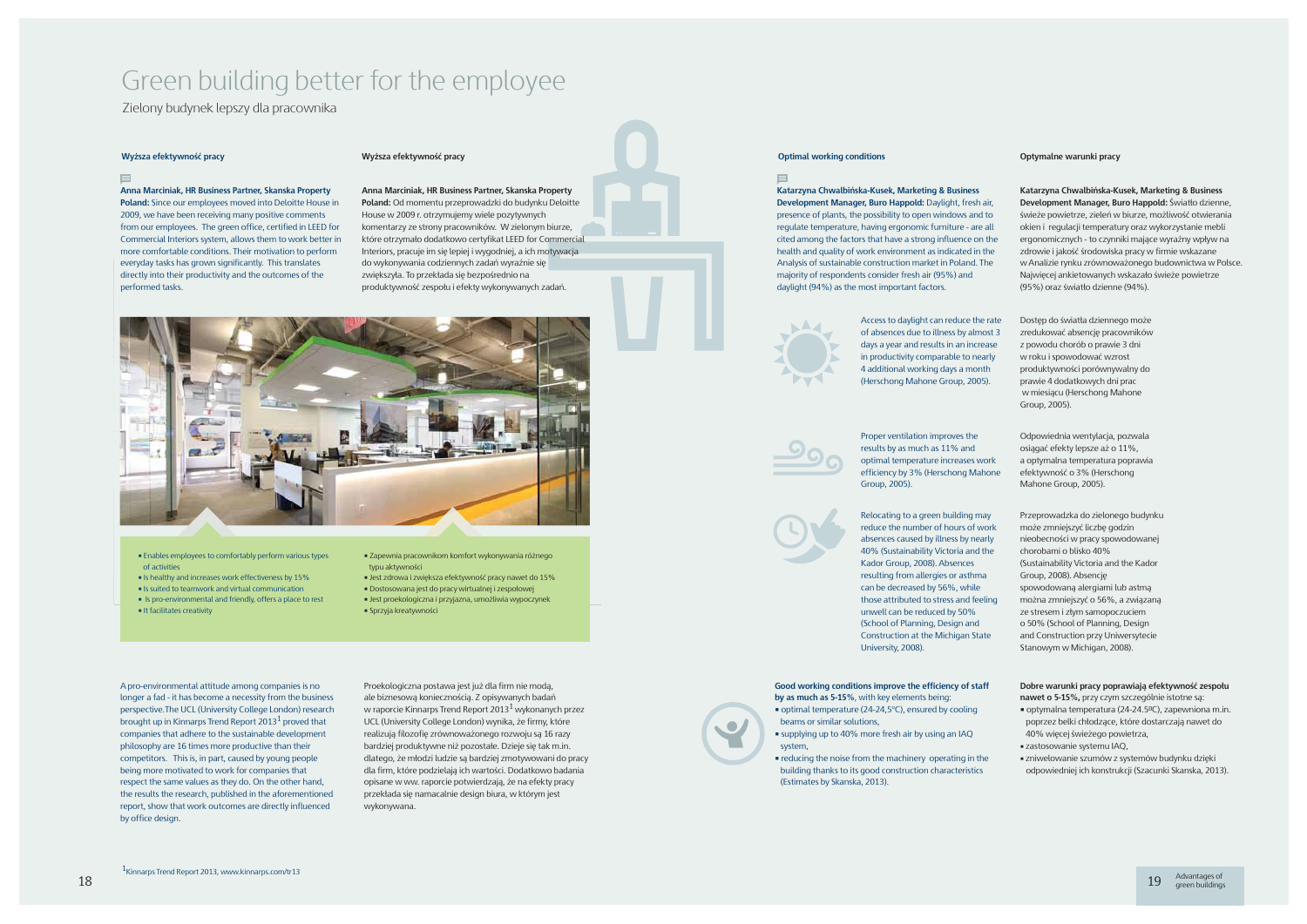### Green building better for employer Case Study. Skanska green offices

Zielony budynek lepszy dla pracodawcy

72% of respondents agree that green building can help companies in recruiting and retaining employees (Construction Marketing Group, Buro Happold, 2014).

81% respondentów odnotowało obniżenie poziomu rotacji pracowników (Deloitte & poziomu rotacji pracowników (Detoitte & 93% firm, które wdrożyły w swoich<br>Charles Lockwood, 2008)



81% of respondents observed a decrease in employee turnover (Deloitte & Charles Lockwood, 2008).

93% of companies that implemented green solutions at their premises noticed positive recruitment results and increased their capability of drawing in talented employees (Deloitte & Charles Lockwood, 2008).

72% badanych zgadza się ze stwierdzeniem, że zielone budynki mogą poprawić atrakcyjność firmy pod kątem pozyskania oraz utrzymania pracowników (Construction Marketing Group, Buro Happold, 2014).



siedzibach zielone rozwiązania, zaobserwowało pozytywne skutki w obszarze rekrutacji i zwiększyło swoją zdolność do pozyskiwania utalentowanych pracowników (Deloitte & Charles Lockwood, 2008).

Prezentowany przykład oparty jest na danych wewnętrznych Skanska Property Poland, dotyczy biur w Warszawie, które firma wybudowała i użytkowała w latach 2001-2014,i przedstawia efektywność wykorzystanych rozwiązań technicznych.

**<sup>1</sup>**Terrapin Bright Green, LLC, 2012 **<sup>2</sup>**BOMA, 2010, US Department of Labor, 2010





| <b>Deloitte House</b><br>2009<br><b>EU Green Building</b>                   | <b>Atrium 1</b><br>2014<br><b>LEED Platinum</b>                                                                                                                   |
|-----------------------------------------------------------------------------|-------------------------------------------------------------------------------------------------------------------------------------------------------------------|
| chilled beams                                                               | chilled beams                                                                                                                                                     |
|                                                                             | + ground heat<br>exchanger                                                                                                                                        |
| Central steam humidifiers                                                   | Central adiabatic humidifiers                                                                                                                                     |
| medium                                                                      | high                                                                                                                                                              |
| 55% higher than reference<br>building                                       | 72,6% higher than in the<br>reference building                                                                                                                    |
| 25% higher than reference<br>building<br>15W/sqm                            | 50% higher compared to the<br>reference building $+$ a possibility<br>of additional savings thanks to<br>daylight control up to 30%<br>10W/sqm + daylight control |
| reference building                                                          | reduction in tap water<br>consumption up to 50%, with<br>use of grey water                                                                                        |
|                                                                             |                                                                                                                                                                   |
| belki chłodzące                                                             | belki chłodzące                                                                                                                                                   |
|                                                                             | + gruntowy<br>wymiennik ciepła                                                                                                                                    |
| parowe, centralne                                                           | adiabatyczne, centralne                                                                                                                                           |
| średnia                                                                     | wysoka                                                                                                                                                            |
| 55% wyższa w stosunku do<br>budynku referencyjnego                          | 72,6% wyższa w stosunku do<br>budynku referencyjnego                                                                                                              |
| 25% wyższa w stosunku do<br>budynku referencyjnego<br>$15$ W/m <sup>2</sup> | 50% wyższa w stosunku do<br>budynku referencyjnego +<br>możliwość dodatkowej<br>oszczędności dzięki daylight<br>control do 30%<br>$10W/m2 +$ daylight control     |
| budynek referencyjny                                                        | woda szara – zmniejszenie<br>zapotrzebowania na wodę<br>wodociągową do 50%                                                                                        |

21 Advantages of green buildings

|                               | <b>Atrium Centrum</b><br>2001              | <b>Deloitte House</b><br>2009<br><b>EU Green Building</b>                   |
|-------------------------------|--------------------------------------------|-----------------------------------------------------------------------------|
| type of solution              |                                            |                                                                             |
| air conditioning              | individual conditioners                    | chilled beams                                                               |
| free cooling                  |                                            |                                                                             |
| humidifiers                   | Local steam humidifiers                    | Central steam humidifiers                                                   |
| efficiency of the<br>building | low                                        | medium                                                                      |
| energy efficiency             | reference building                         | 55% higher than reference<br>building                                       |
| lighting efficiency           | reference building<br>20W/sqm              | 25% higher than reference<br>building<br>15W/sqm                            |
| water efficiency              |                                            | reference building                                                          |
| typ rozwiązania               |                                            |                                                                             |
| instalacja<br>klimatyzacyjna  | indywidualne szafy<br>klimatyzacyjne       | belki chłodzące                                                             |
| free cooling                  |                                            |                                                                             |
| nawilżanie                    | parowe, powierzchnia najmu                 | parowe, centralne                                                           |
| sprawność<br>urządzeń         | niska                                      | średnia                                                                     |
| efektywność<br>enrgetyczna    | budynek referencyjny                       | 55% wyższa w stosunku do<br>budynku referencyjnego                          |
| efektywność<br>oświetlenia    | budynek referencyjny<br>20W/m <sup>2</sup> | 25% wyższa w stosunku do<br>budynku referencyjnego<br>$15$ W/m <sup>2</sup> |
| zużycie wody<br>wodociągowej  |                                            | budynek referencyjny                                                        |

Presented example is based on Skanska Property Poland internal data, refers to offices in Warsaw constructed and occupied by the company in 2001-2014, and emphasizes efficiency of specific technical solutions.

### Przykład. Zielone biura firmy Skanska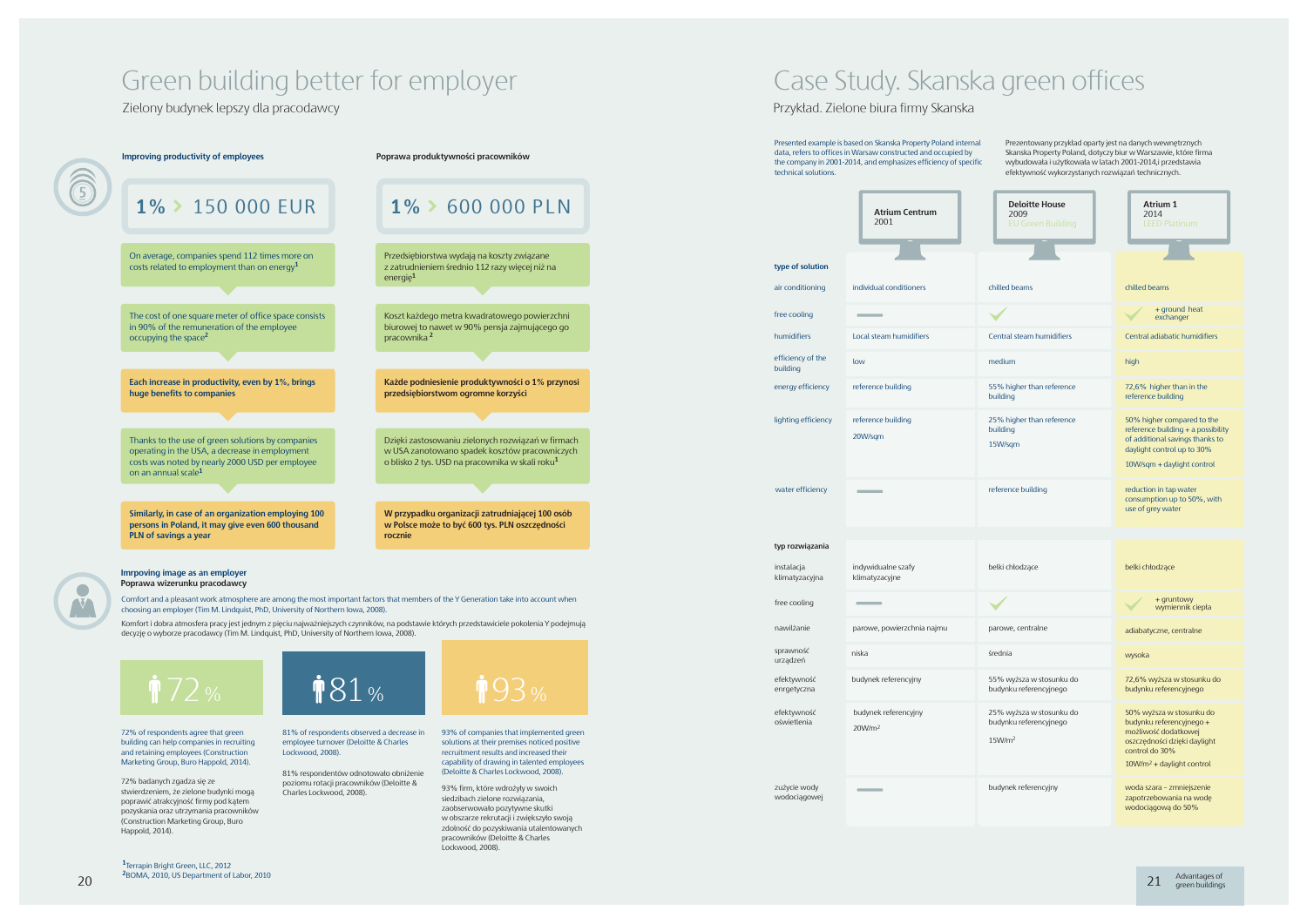

23 Skanska<br>way of work

### A client oriented approach

**Development Europe:** Biurowce Skanska Property Poland są realizowane na przyszłościowych rynkach, w dobrych lokalizacjach i z ogromną dbałością o jakość - zgodnie z międzynarodowymi wytycznymi certyfikacji LEED - co zapewnia bezpieczeństwo inwestycji. Ponadto, kupując od firmy budynek inwestor może mieć pewność, że wszystkie dokumenty zostały przygotowane z należytą starannością. Przeprowadza wewnętrzny proces "pre due

**Adrian Karczewicz, Transaction Director, Skanska Commercial Development Europe:** Skanska Property Poland office buildings are developed in prospective markets, in good locations and with great attention to quality - in accordance with LEED international certification guidelines – which guarantees a safe investment. Moreover, when buying a building from Skanska, the investor does not have to worry about the documentation, as it is always in perfect order. The company conducts its own "pre due diligence" process and delivers its results, along with the accompanying recommendations, to the investor. All this makes every aspect of cooperation comfortable.





**Adrian Karczewicz, Transaction Director, Skanska Commercial** 

diligence", którego wyniki, wraz z rekomendacjami dalszych działań, dostarczane są inwestorowi. To wszystko składa się na ogromny komfort współpracy.

- zaspokoi potrzeby firmy i przyniesie satysfakcję
- pracownikom,
- przyniesie wymierne korzyści w wieloletniej perspektywie, • zmniejszy koszty stałe,
- 
- podniesie efektywność pracy i motywację zespołu, • będzie elastycznie dostosowywać się do zmian
- w organizacji

- **Tailor-made offices Produkty szyte na miarę**
- $\triangleright$  An in-depth analysis of the client's Over 125 years of Skanska's worldwide
	- experience  $\overrightarrow{A}$  A philosophy based on values and
- $\blacktriangleright$  Emphasis on relationships  $\blacktriangleright$  Enabling clients to influence the design of buildings responsibility
- $\vee$  We quarantee to keep our promises  $\blacktriangleright$  Post-construction services
- - Ponad 125 lat doświadczenia Grupy Skanska na całym świecie
	- Oparcie na wartościach i odpowiedzialność
	- Gwarancja spełnionych obietnic Obsługa poinwestycyjna

# Choosing the right developer is important

#### Wybór dewelopera ma znaczenie

#### **The developer's actions determine whether your new office space will:**

- fulfil the company's needs and ensure employee
- satisfaction,
- bring long-term measurable benefits,
- lower overhead,
- **Example 3** raise work effectiveness and motivation levels
- flexibly adapt to changes taking place within the organization.

#### **To od działań dewelopera zależy, czy inwestycja w nową przestrzeń biurową:**

\*OneSkanska–individual stages of the project are carried out by members of the Skanska group, giving us full control over the process. This guarantees a one-of-a-kind standard of quality and safety.

\*OneSkanska-poszczególne etapy projektu są realizowane wewnątrz grupy Skanska, co daje pełną kontrolę nad procesem. To gwarancja niespotykanych nigdzie indziej na rynku jakości i bezpieczeństwa.

business needs

- LEED and EU Green Building certificates  $\checkmark$  Creating our own additional quality
- standards
- $\blacktriangleright$  The highest quality of construction and design
- $\blacktriangleright$  Projects are executed based on OneSkanska model
- Certyfikaty LEED i EU Green Building Tworzenie dodatkowych własnych
- standardów jakości  $\vee$  Najlepsze wykonanie i wzornictwo
- $\blacktriangleright$  Realizacja projektu w ramach modelu OneSkanska



**Reliability Niezawodność**

Dogłębna analiza potrzeb biznesowych Klienta **▼ Szczególna waga relacji** Umożliwienie Klientom współtworzenia projektów

budynków

#### Full control over the process **Skanska Property Poland** project management zarządzanie projektem **Skanska S.A.** general contructor generalny wykonawca Pełna kontrola procesu deweloperskiego ne Skanska Internal financing Bezpieczeństwo wewnętrznego finansowania Over 125 years of experience Ponad 125 lat doświadczenia

 $\blacksquare$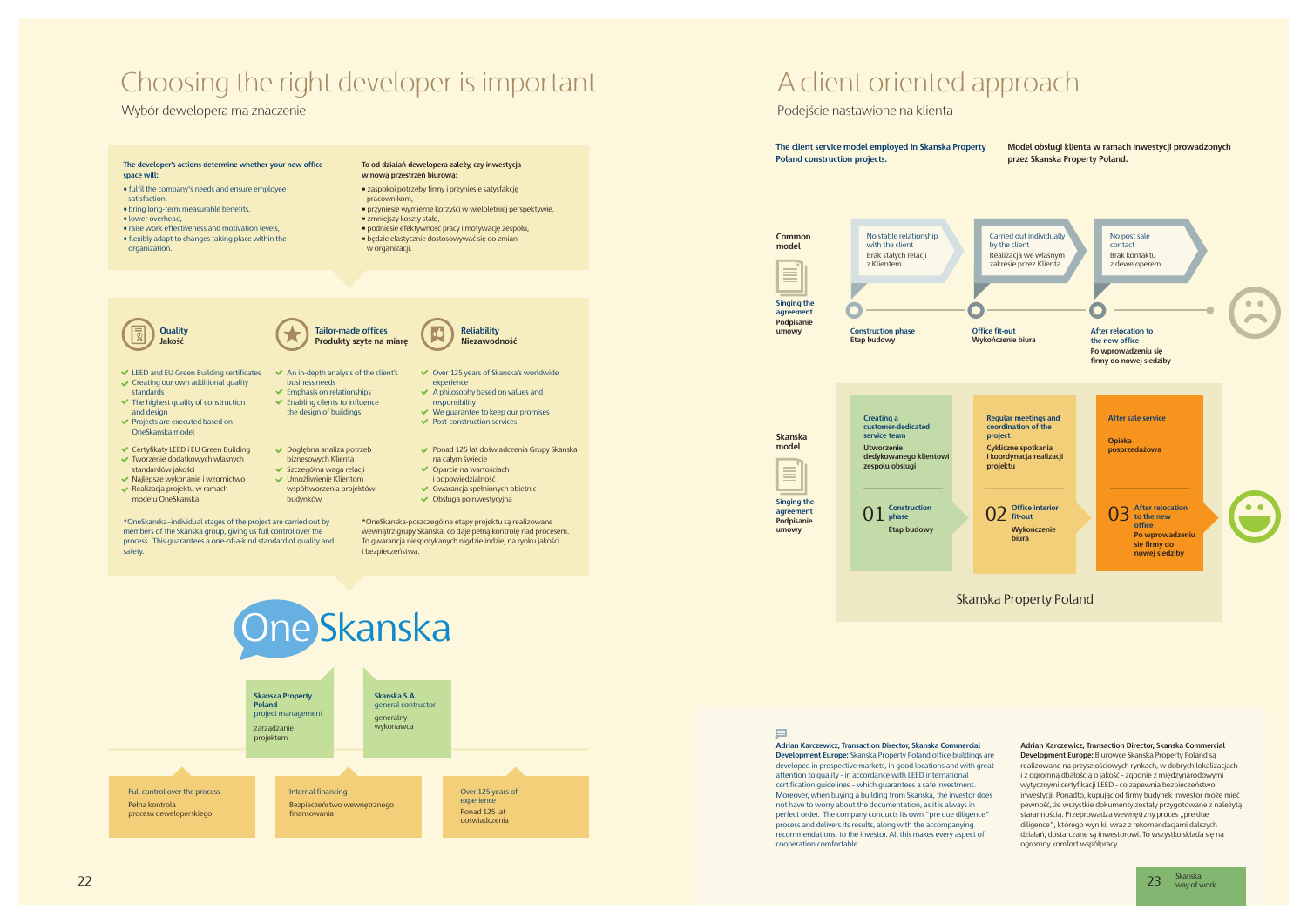### Workplaces by Skanska - a 360° strategy

Workplaces by Skanska czyli strategia 360°

To meet the demands of modern businesses, Skanska developed a new "Workplaces by Skanska" offer. It has been based on 4 values that govern project execution within companies.

Every project undergoes evaluation by the company, starting with the planning stages.

**The Workplaces approach makes it easier to create efficient offices.**

W odpowiedzi na potrzeby współczesnego biznesu Skanska opracowała nową ofertę "Workplaces by Skanska". Opiera się ona na 4 wartościach, którymi kieruje się firma przy realizacji swoich projektów. Każda inwestycja jest oceniana przez firmę wg poniższych

kryteriów już na etapie planowania.

**Podejście Workplaces pomaga tworzyć efektywne biura.**

#### **Modern companies:**

- place emphasis on creating open, creative spaces which facilitate teamwork,
- provide special rooms for performing tasks requiring focus, making phone calls, holding team meetings, etc.

#### **W nowoczesnych firmach:**

- stawia się na tworzenie otwartych, kreatywnych
- przestrzeni, sprzyjających pracy zespołowej,
- zapewnia się specjalne pomieszczenia do pracy w skupieniu, rozmów telefonicznych, spotkań zespołowych itp.

**Arthur Baenziger, Managing Director and Site Manager of Credit Suisse Center of Excellence in Wrocław:** It is very important for us to provide employees with satisfied and productive work environment. With the concept of Smart Working our employees have an opportunity to move to different functional office zones, preferably corresponding with their actual needs. They have available zones for team working on complex projects, for individual and creative work. This model of work allows employees to choose the most suitable work environment, and at the same time provides Credit Suisse efficient use of available office space and optimizes the office space.

### $\Box$

**Arthur Baenziger, Managing Director oraz Site Manager Credit Suisse Center of Excellence we Wrocławiu:** Bardzo ważne dla nas

jest zapewnienie pracownikom satysfakcjonującego i produktywnego środowiska pracy. Dzięki koncepcji Smart Working nasi pracownicy mają możliwość przemieszczania się pomiędzy różnymi strefami funkcjonalnymi biura, najlepiej odpowiadającymi ich aktualnym potrzebom. Mają oni do dyspozycji strefy dla zespołów oraz służące pracy grupowej nad kompleksowymi projektami, do pracy indywidualnej i kreatywnej. Ten model pracy pozwala pracownikom wybrać najbardziej odpowiadające ich potrzebom środkowisko pracy, a jednocześnie zapewnia Credit Suisse efektywne wykorzystanie dostępnej przestrzeni biurowej oraz zmniejszenie ilości wynajmowanych budynków.

**Jonathan Steer, BCD Director, CBRE**: CBRE's Research shows that in modern organizations the highest usage of workstations by employees at any time and any day of week never exceeds 70-80%, while in some companies or teams it stays as low as 40-50%. This ratio is likely to be even lower in the future, due to the changing work styles, with distant, client-based, and project-oriented working emerging as key trends. It creates prime environment for further development of Agile Office concept, where share desks culture is counterbalanced by a large proportion of various and often new office typologies, providing for more productive, more cooperative and more stimulating office environment.

**Jonathan Steer, BCD Director, CBRE:** Z badań CBRE wynika,

że w nowoczesnych organizacjach jednocześnie w biurze przebywa średnio zaledwie 70%-80% pracowników, a w niektórych zespołach licba ta spada nawet do 40-50%. W przyszłości wskaźnik ten prawdopodobnie będzie się jeszcze zmniejszać, głównie w związku ze zmianą stylu pracy i wzrostem popularności różnych form telepracy i pracy projektowej. Następstwem tego zjawiska jest rozwój trendu Agile Office, który wspiera koncepcję tzw. gorących biurek (z ang. hotdesks), czyli stanowisk pracy dzielonych przez specjalistów w danej chwili przebywających w siedzibie firmy. Dzięki takiemu podejściu zespoły osiągają większą wydajność, lepiej współpracują i tworzą bardziej kreatywne środowisko pracy.



#### $\blacksquare$



**Companies** gain access to space which appeals to employees, visitors and potential job candidates.

**Firmy** zyskują przestrzeń atrakcyjną dla pracowników, swoich gości i potencjalnych kandydatów.

# Placemaking - offices as a component of the city

Placemaking, czyli biuro jako element miasta

Skanska Property Poland constructs office building which are open to the city and blend into its living tissue.

Skanska Property Poland buduje biurowce otwarte na miasto i wpisujące się w jego tkankę.

**Citizens** have access to office complexes, may use the service outlets located within them, gain access to safe spaces which blend into the surrounding landscape and architecture, remaining in line with their historical heritage. **Mieszkańcy** miasta mają dostęp do firmowych kompleksów, korzystają z ich punktów usługowych, zyskują bezpieczne przestrzenie, wpisujące się w okoliczny krajobraz i architekturę, a także nawiązujące do historii miejsc.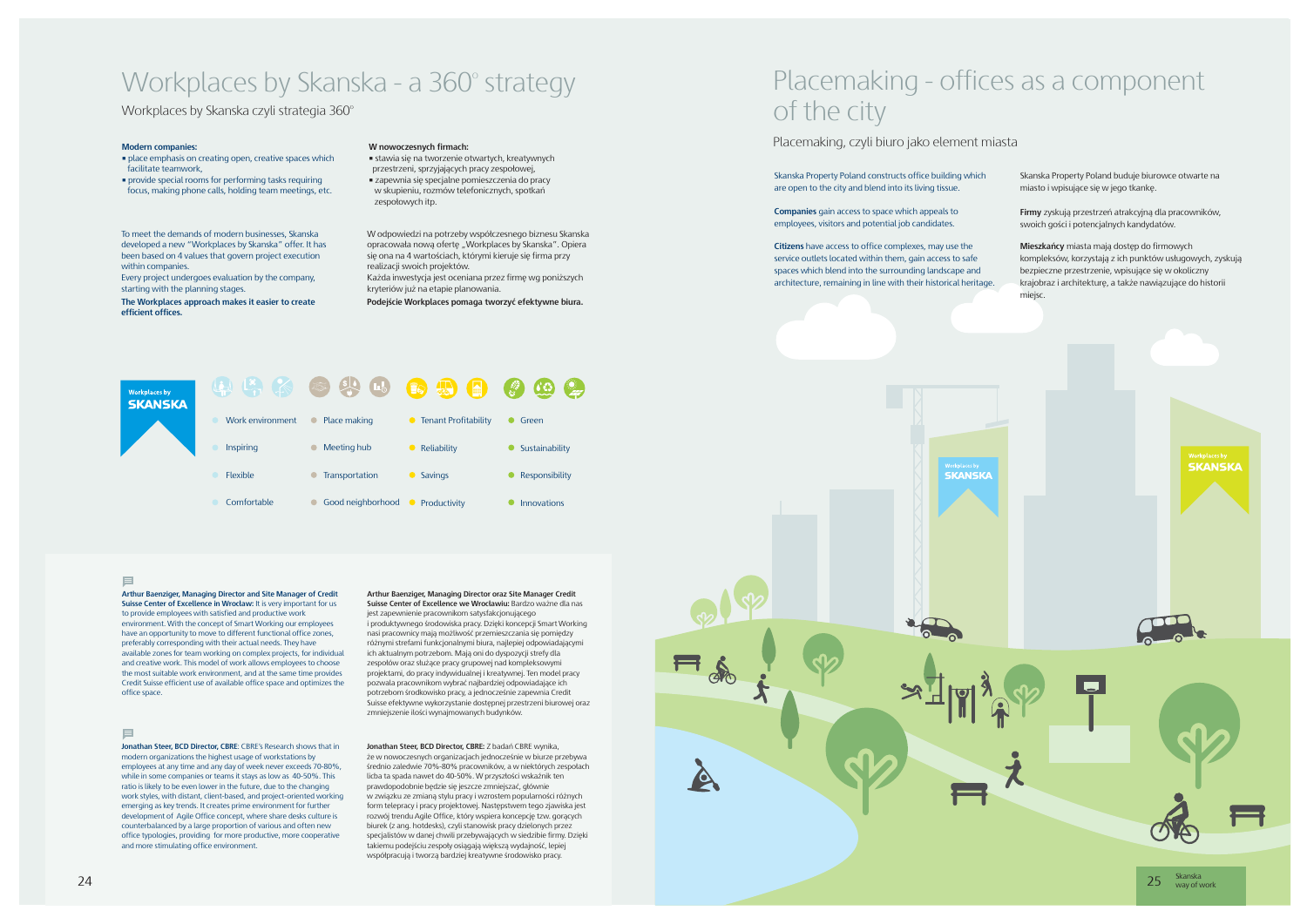## Find out if your office is modern and effective

Skanska Property Poland buildings conform to the best standards within all of the above areas!

#### **0-5 points**

You must start looking for new premises! Take a look at the available offers. Please visit our website www.skanska.pl/biura

#### **6-10 points**

Changing the location of your office or introducing improvements to the building where your company is currently based may lower overhead, as well as increase comfort, motivation and productivity levels among your employees. Use the LCCA model to calculate the potential advantages that may be introduced by implementing changes (see p. 18 of the Standard). You may also consult Skanska experts.

#### **11-14 points**

Your office provides good conditions to your company. However, there are still many areas which may be improved, bringing in savings and increasing work effectiveness. Remember that increasing productivity by 1% may increase yearly revenues by as much as several thousand PLN. **14-18 points**

Well done, you have made the effort to provide your workers with comfortable conditions and your company with an added value. Make good use of all the amenities and possibilities offered by your building and profit from it.

| Czy Twoje biuro?                                                                                                          |
|---------------------------------------------------------------------------------------------------------------------------|
| Znajduje się w dogodnej lokalizacji, ułatwiającej dojazd pracownikom i gościom                                            |
| Jest nowoczesne, atrakcyjne wizualnie i jest dobrą wizytówką firmy                                                        |
| Jest wyposażone w zaawansowane rozwiązania obniżające zużycie energii                                                     |
| Posiada certyfikat LEED, BREEAM lub GreenBuilding                                                                         |
| Wpływa korzystnie na produktywność pracowników                                                                            |
| Zwiększa motywację zespołu i jest postrzegane przez Twoich ludzi jako wartość dodana                                      |
| Jest elastyczne, pozwala na dopasowanie przestrzeni do rosnącej liczby pracowników lub zmieniających<br>się potrzeb firmy |
| Zapewnia światło dzienne dla każdego stanowiska pracy                                                                     |
| Zapewnia optymalną temperaturę, którą pracownicy mogą regulować                                                           |
| Umożliwia pełną kontrolę dostępu i odseparowanie działów wewnątrz firmy                                                   |
| Jest wyposażone w szybkobieżne windy optymalizujące poruszanie się po budynku                                             |
| Ma wodooszczędne łazienki i toalety                                                                                       |
| Wykorzystuje powietrze z biur do ogrzewania garaży                                                                        |
| Ma stojaki na rowery, a także specjalne szatnie i łazienki dla rowerzystów                                                |
| Zapewnia pracownikom atrakcyjny widok z okna i/lub kontakt z naturą w swoim otoczeniu                                     |
| Jest wyposażone w stanowiska ładowania samochodów elektrycznych                                                           |
| Jest przestrzenią otwartą na miasto                                                                                       |
| Utrzymuje jakość i trwałość rozwiązań mimo upływu lat                                                                     |
| Budynki Skanska Property Poland zapewniają dobre rozwiązania<br>we wszystkich powyższych obszarach!                       |

| Which of the following is true about your office:                                                     |
|-------------------------------------------------------------------------------------------------------|
| It is located in a convenient place, easy to reach by employees and visitors                          |
| It is modern and visually attractive, a fitting place for renowned companies                          |
| It is equipped out with advanced energy saving solutions                                              |
| It has earned the LEED, BREEAM or Green Building certificates which confirms building's efficiency    |
| It has a positive influence on employee productivity and lowers their number of sick days             |
| It increases team motivation and is perceived as an added value by your employees                     |
| It is flexible - the office space may be arranged/modified in line with the changing business demands |
| Each employee has access to daylight                                                                  |
| Offers climate control systems which ensure an optimal temperature and may be regulated by employees  |
| It gives you full control over access; individual departments of the company may be easily separated  |
| It is equipped with fast elevators which optimize traffic throughout the building                     |
| It is fitted out with water-efficient restrooms and toilets                                           |
| It uses the air from offices to heat the underground parking                                          |
| It offers bicycle racks, as well as changing rooms and dedicated restrooms for cyclists               |
| It gives employees a pleasant view from the window and/or surrounds them with nature                  |
| It is fitted out with electrical vehicle charging stations                                            |
| It is a space open to the city                                                                        |
| Its quality and technological solutions keep value over time                                          |

# Sprawdź, czy Twoje biuro jest nowoczesne i efektywne

#### **0-5 punktów**

Zacznij szukać nowego biura! Szybko sprawdź oferty dostępne na rynku. Zapraszamy na stronę www.skanska.pl/biura.

#### **6-10 punktów**

Zmiana siedziby lub wprowadzenie udogodnień w biurowcu może zmniejszyć Twoje koszty stałe, a także zwiększyć komfort, motywację i produktywność pracowników. Policz potencjalne korzyści ze zmian, korzystając z modelu LCCA (patrz s.18 Standardu). Możesz też skorzystać z pomocy doradców Skanska.

#### **11-14 punktów**

Twoje biuro zapewnia dobre warunki firmie, jednak jest jeszcze wiele aspektów, które można poprawić, by przynosić oszczędności i wpływać na podniesienie efektywności pracy. Pamiętaj, że każda poprawa produktywności pracowników o 1% może przynieść efekty w wysokości od kilkudziesięciu do kilkuset tysięcy złotych w skali roku dla przedsiębiorstwa.

#### **14-18 punktów**

Brawo, zadbałeś o komfort swoich ludzi i wartość dodaną dla przedsiębiorstwa. Korzystaj ze wszystkich udogodnień i możliwości oferowanych

Ci przez Twój budynek i uzyskuj kolejne profity.